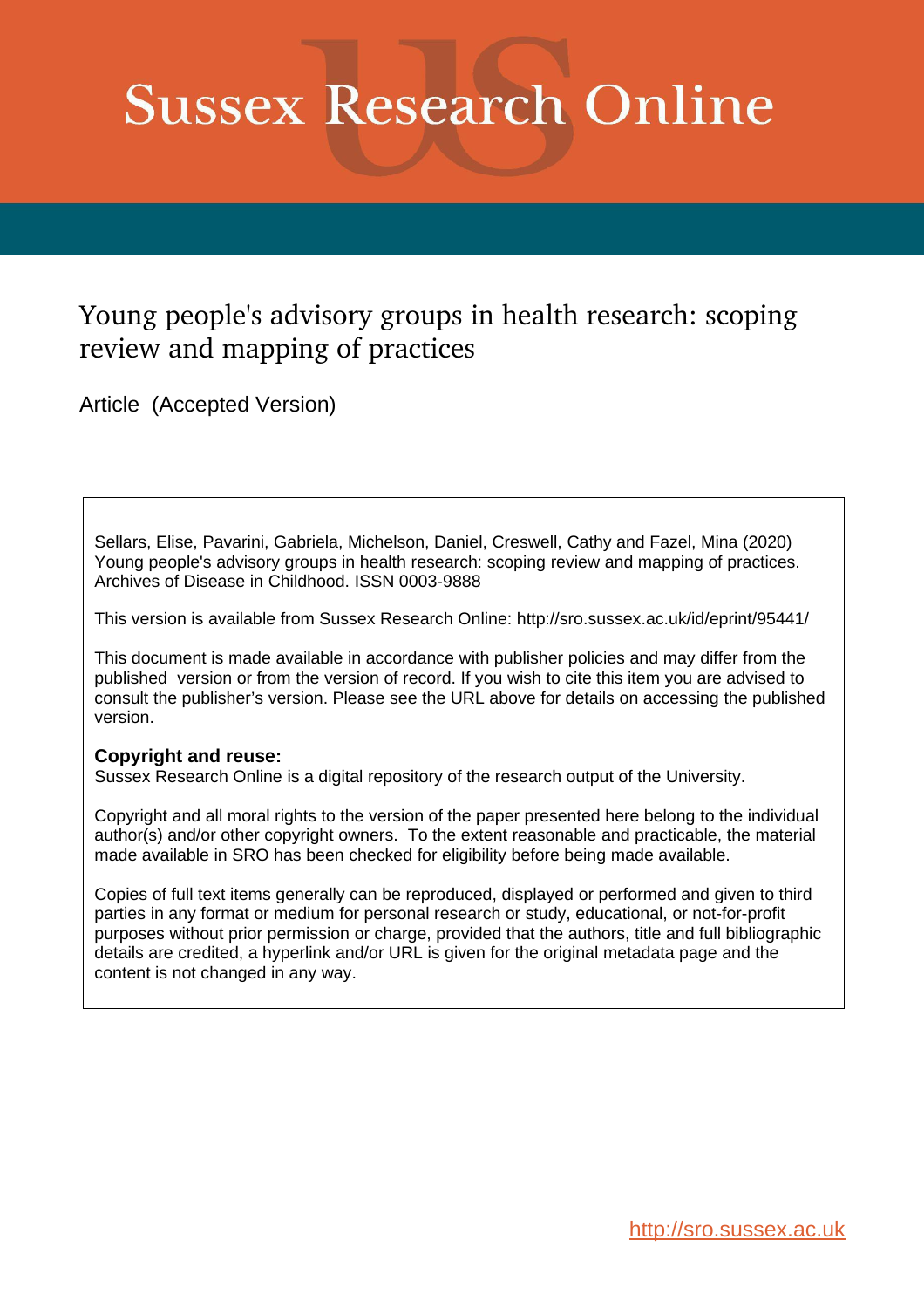# **Young People's Advisory Groups in Health Research: Scoping Review and Mapping of Practices**

Elise Sellars,<sup>a</sup> BA (Hons), Gabriela Pavarini,<sup>a</sup> PhD, Daniel Michelson,<sup>b</sup> DClinPsy, Catharine Creswell, <sup>a</sup> PhD, Mina Fazel, <sup>a</sup> D.M

Affiliations: <sup>a</sup> Department of Psychiatry, University of Oxford, Oxford, United Kingdom; and <sup>b</sup> School of Psychology, University of Sussex, Brighton, United Kingdom

**Address correspondence to:** Mina Fazel, Department of Psychiatry, University of Oxford, Oxford, OX3 7JX, 01865 618227, [mina.fazel@psych.ox.ac.uk](mailto:mina.fazel@psych.ox.ac.uk)

**Word count:** 2520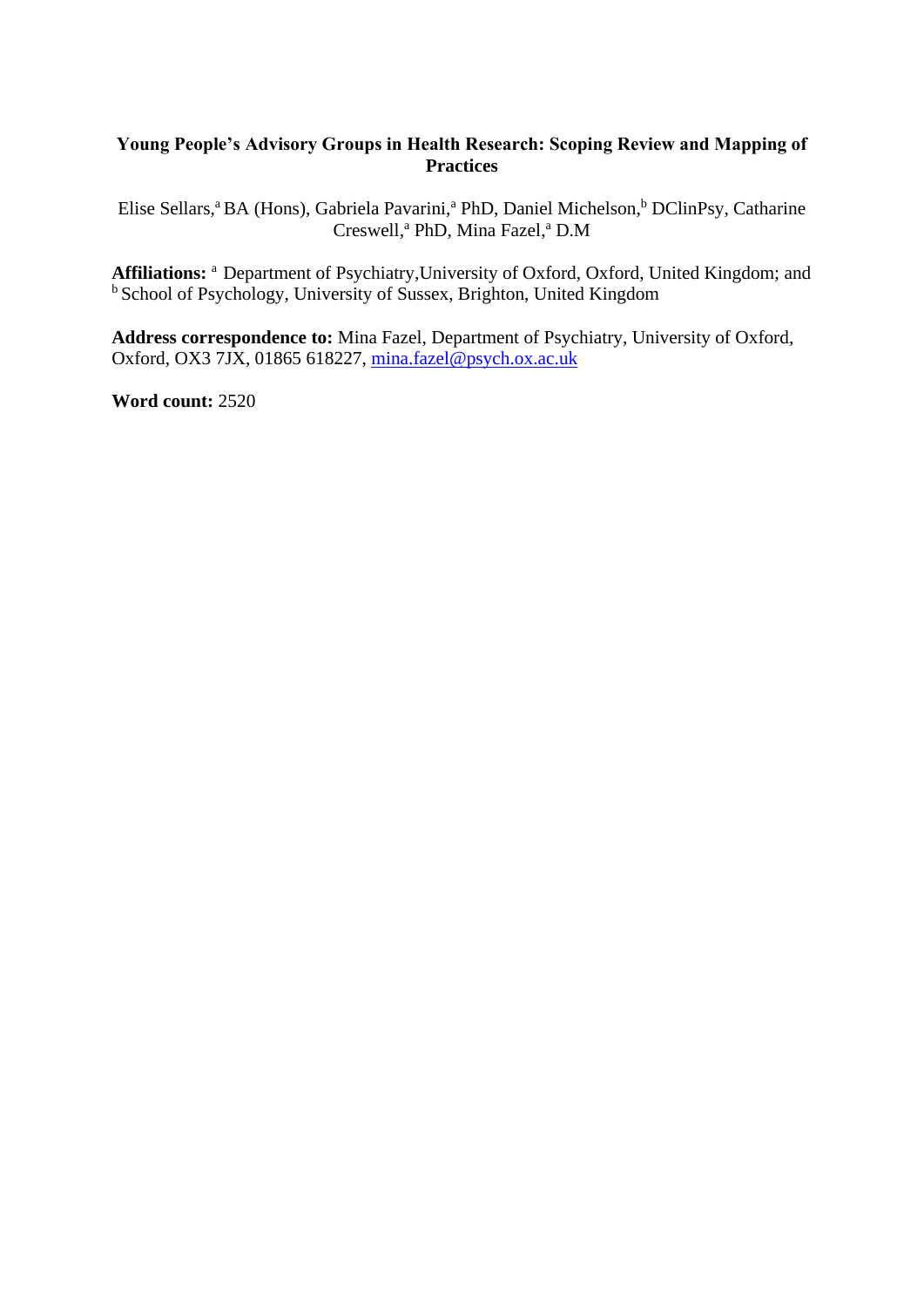# **ABSTRACT**

### **Background**

Young People's Advisory Groups (YPAGs) for research are comprised of children or adolescents who work with researchers to shape different stages of the research process. Their involvement is expected to ensure studies better reflect the preferences and needs of targeted youth populations. However, despite their increasing use in health research, there is little systematic evidence on the methods and impacts associated with YPAGs.

#### **Method**

To address this gap, we conducted a scoping review of YPAGs in youth-focused health studies. We systematically searched MEDLINE for empirical studies in populations between 12-18 years of age published in 2019. If a potential YPAG was identified, authors were contacted for additional information about the activities and level of involvement of the YPAG.

#### **Findings**

Of all studies that collected primary data from 12-18-year olds, only 21 studies reported using youth advice during their research. This represents less than 1% of all published empirical child and adolescent studies. There was variation in the type of research activity undertaken by YPAGs and their level of involvement**.** Most studies involved YPAGs in co-production of research design and/or in dissemination activities. The majority of authors that responded were positive about the impact of YPAGs.

#### **Interpretation**

Recommendations for consistent reporting of YPAG involvement in empirical studies include reporting on the match between YPAG and study populations, frequency/format of meetings, and the nature and level of involvement.

# **INTRODUCTION**

The last two decades have seen a shift towards the involvement of young people as 'coactors' in the research process, as exemplified by participatory roles in co-designing research questions, developing tools and methods, and in the interpretation of results.<sup>1-3</sup> The growing prioritisation of young people's voices, heralded by the UN Convention on the Rights of the Child,<sup>4</sup> is now reflected in research guidance and funding body requirements for Patient and Public Involvement (PPI) in many high-income nations, and also increasingly in low- and middle-income countries (LMIC). 5-7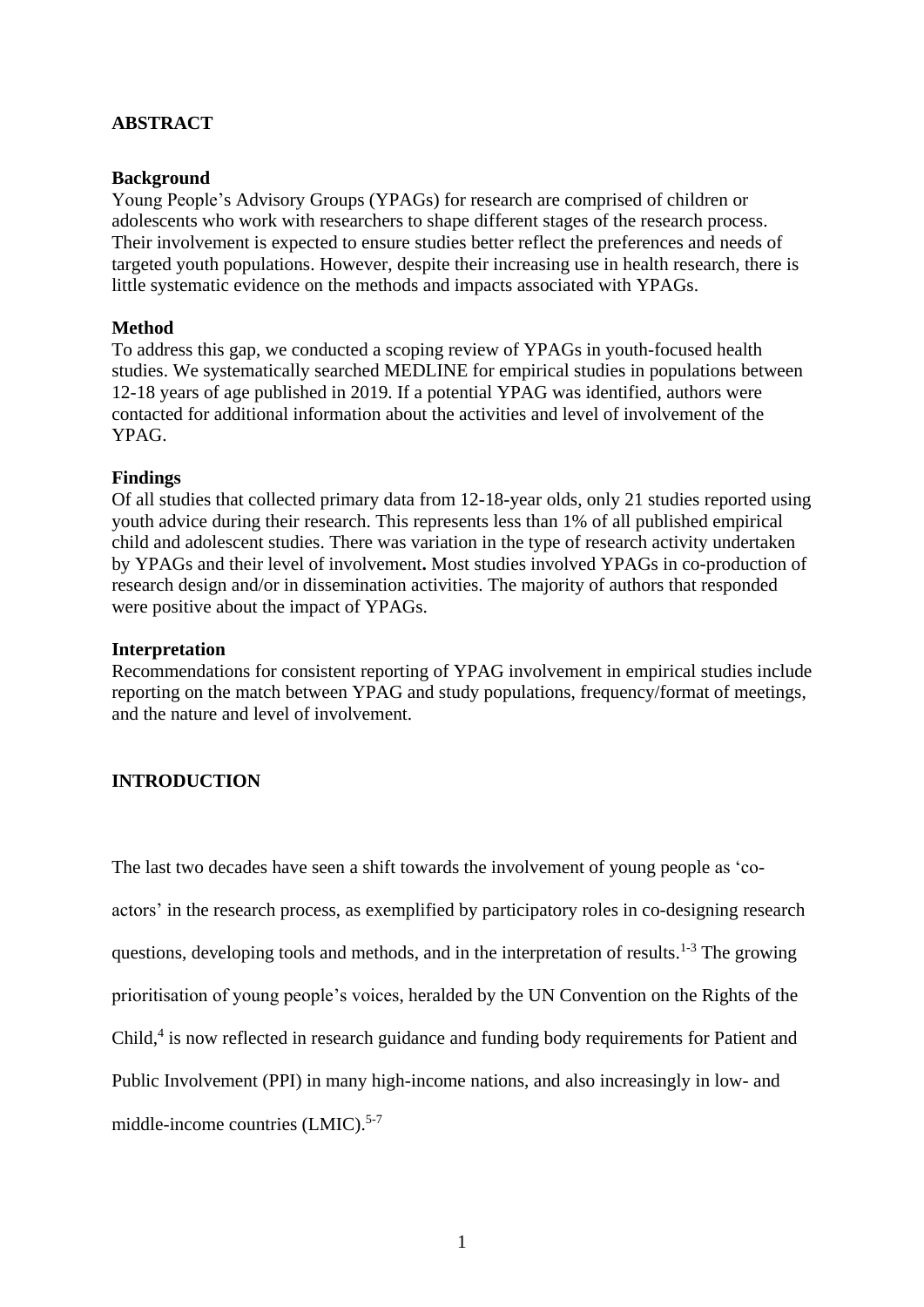Often, adolescents patient and public involvement (PPI) in health research is through Young People's Advisory Groups (YPAGs)—to work collaboratively with researchers at different stages of the research process. YPAGs are conceptualised as a way to improve acceptability and feasibility of research studies from the perspective of participants, as well as increasing the relevance and impact of findings. <sup>8</sup> There is also evidence from young people that their participation in such groups is motivated by a desire to make a difference and/or to develop relevant skills.<sup>9</sup>

Many iterations of YPAGs exist; groups vary in terms of how they are constituted, their remit and the methods used for involvement between researchers and YPAG members. There is also variation in terminology, such that 'Youth Advisory Boards (YAB)', 'Stakeholder Groups', 'PPI groups' and 'Focus Groups' (where young people are involved as advisors, rather than research participants) are sometimes used interchangeably with YPAGs. In this study, we will use the term YPAG to encompass all these ways to engage young people. As shown in Table 1, YPAGs also differ in whether they are project-specific (i.e. established for a single research study) or provide input to a number of studies under the auspices of a host organisation (i.e. an academic department or third sector organisation).

The impact of YPAGs on the research process may be dependent on the nature and level of youth involvement. Table 2 illustrates the different levels of involvement that characterise YPAGs in youth-focused health research, reflecting the balance of responsibility and ownership over the project between researchers and young people. At one end of the spectrum, full responsibility may be held by the researcher (i.e., young people are consulted about decisions made by researchers). In contrast, responsibility may lie primarily with participating youth. Participatory activities also vary according to the research stage, from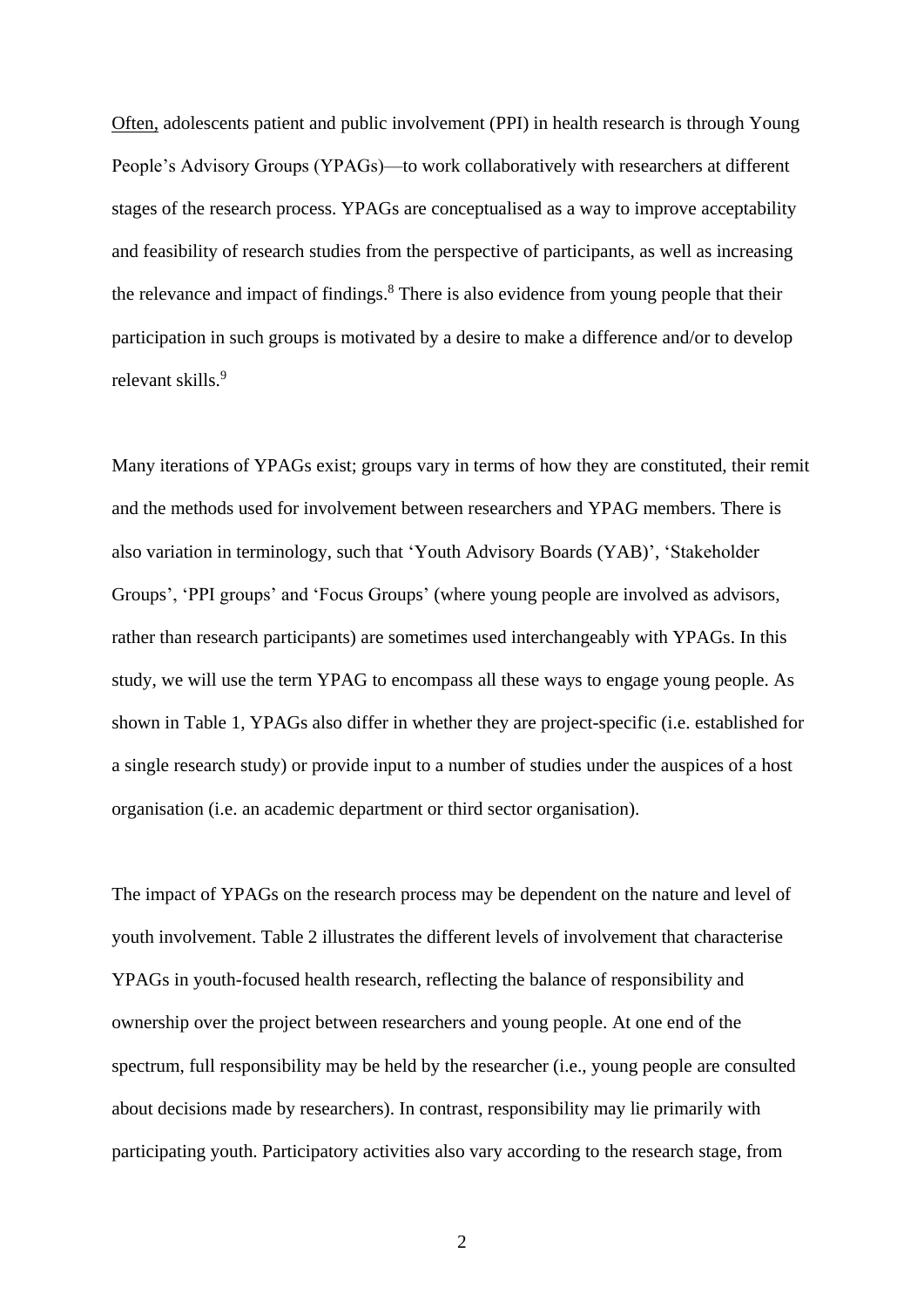setting research priorities through to disseminating outputs (see Figure 1). It is important to note that different levels of involvement are appropriate and can apply to different stages of the research process. For instance, researchers might engage in 'light consultation' over the research design, but 'coproduce' research tools, use 'interactive advice' for data analysis, and then have YPAG-led public dissemination.

Despite their increasingly widespread and varied use, the implementation of YPAGs in health research has not been systematically mapped in previous reviews. In order to determine the extent of reporting on use of YPAGs and to provide a taxonomy of how YPAGs are used in studies of adolescents aged 12-18 years, we conducted a scoping review of all empirical youth-focused health studies published in the previous calendar year (2019).

Table 1

Table 2

Figure 1 Research stages that YPAGs might be involved in Note: Based on Gaillard's<sup>10</sup> descriptions and with interactive advice given by the University of Oxford Neuroscience, Ethics and Society Research Group YPAG (NeurOX YPAG)

# **METHODS**

A scoping review was conducted to map YPAG reporting in academic medical journals and followed the PRISMA extension for Scoping Reviews (PRISMA-ScR) guidance.<sup>11</sup>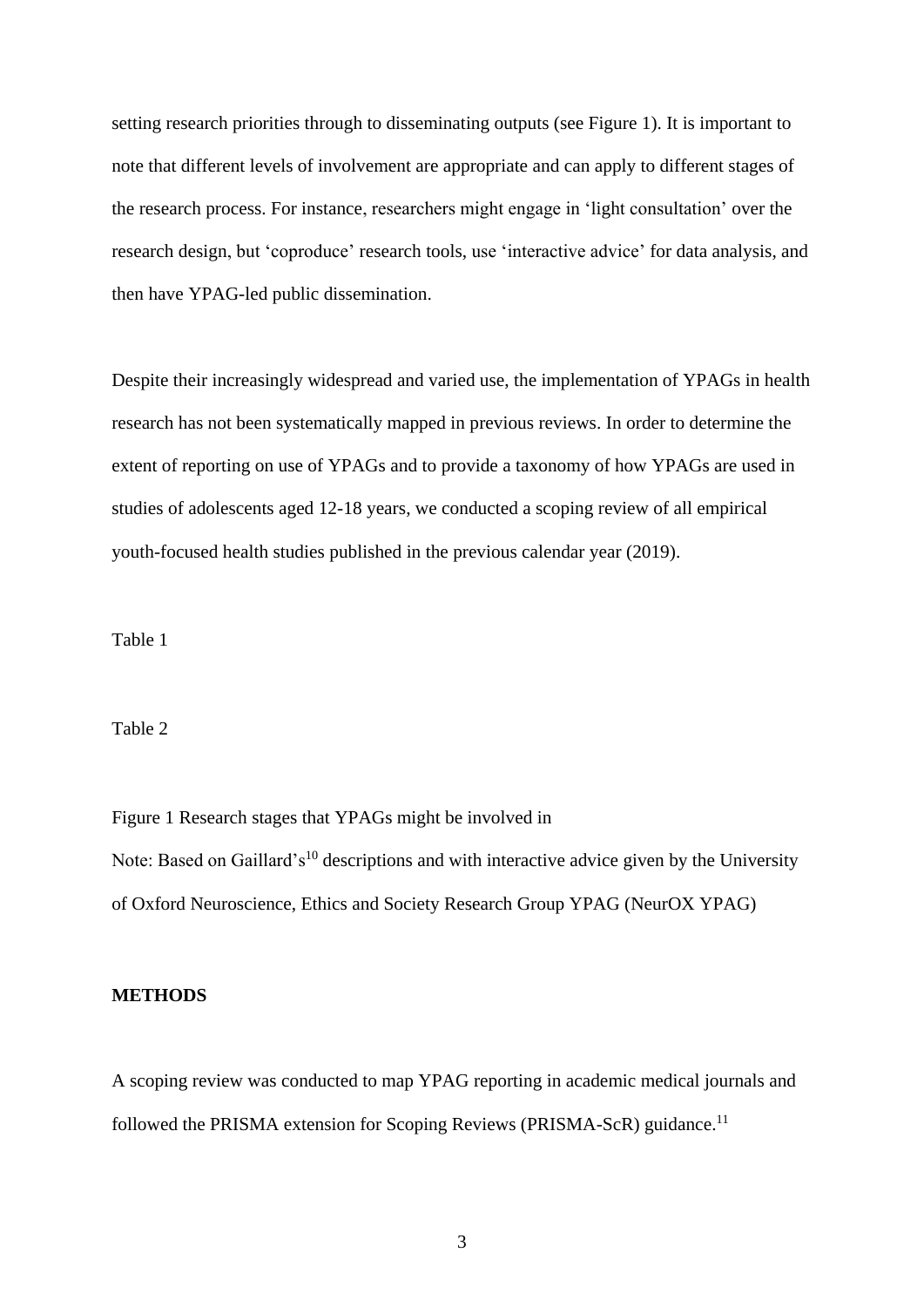#### **YPAG Involvement in the Present Study**

We met with two separate groups of young people who participate in the NeurOX YPAG. This mental health focused YPAG consists of young people aged 14-18 in Oxfordshire, who work with the Neuroscience, Ethics and Society (NEUROSEC) team at the University of Oxford. Some members have lived experience of mental health challenges. We met with each group once, at key stages of conceptualisation and dissemination; each session lasted approximately 40 minutes.

The first meeting of six young people aged 17-18 years was face-to-face, the second meeting of 21 young people aged 14-17 years was virtual using a videoconferencing platform. The YPAG activities covered different domains. The group offered interactive advice on Figures 1 and 4. The group also designed a youth-led dissemination strategy and commented on the benefits and disadvantages of YPAGs.

#### **Identifying Eligible Studies**

#### **Characterising YPAG Use**

If a potential YPAG was identified, study authors were asked to complete an online questionnaire asking them details about YPAG use in their study, including level of involvement as per Table 2; and on YPAG impact on the study (a great extent, a small extent or not at all). If there was no response, as much detail about the YPAG as possible was extracted from the paper.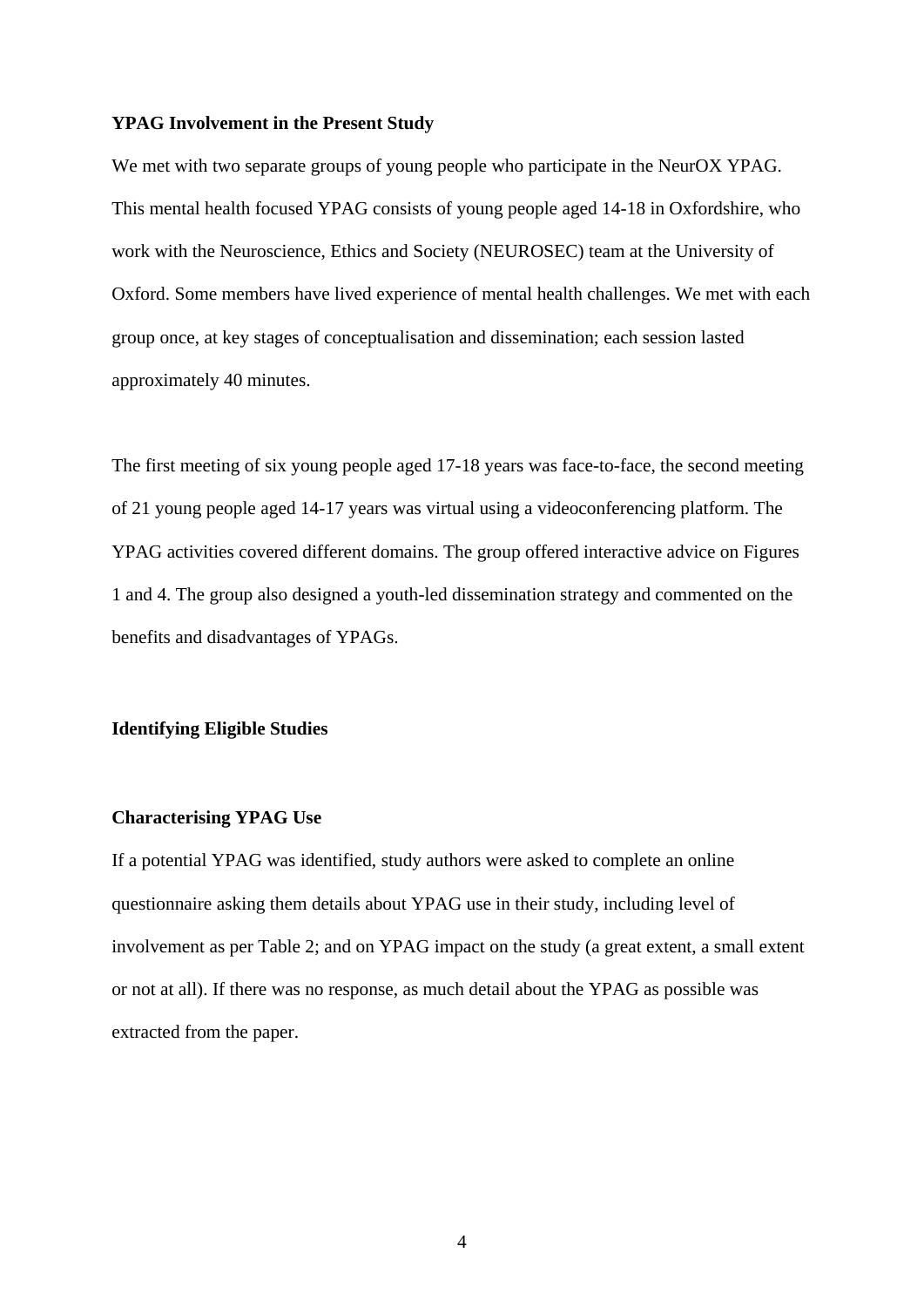# **RESULTS**

# **Search strategy and selection criteria**

MEDLINE was searched on  $20<sup>th</sup>$  January 2020 by ES for articles from January 1<sup>st</sup>-December 31<sup>st</sup> 2019 using a search strategy that combined terms for YPAGs, Patient and Public Involvement (PPI), and Children and Adolescents (see Appendix 1). There were no language restrictions. Papers were included if they reported on an empirical health study where the majority  $(50\%)$  of research participants were likely to be aged between 12 - 18 years (from either descriptions of age range or frequencies of ages), and would potentially benefit from a YPAG because the research addressed adolescent applied health research (i.e. was not related to the pre-, peri- or post-natal period, infancy or reported on basic science research). Editorials, commentaries, viewpoints, and papers reporting on secondary data analysis were excluded. After running the database searches, we carried out initial screening based on titles and abstracts of identified articles, and then retrieved full text copies of potentially eligible studies.

To ensure that we had not missed any other forms or descriptions of YPAGs, we also conducted a hand search of all journal articles published from January 1<sup>st</sup> - December 31<sup>st</sup> 2019 in the 20 top ranking Pediatric, Perinatology and Child Health journals SCImago Journal and Country Rank<sup>12</sup> for 2018 (the most up to date ranking) (see Appendix 2). The search investigated the number of papers in each journal that were empirical, applied health studies focused on the target age range and the number of papers that actually involved a YPAG in their study. We also contacted three experts in the field and accessed the NeurOX YPAG database of studies on YPAGs to try and identify any additional studies.

# **Identifying YPAG Reporting**

Among eligible papers, we searched for evidence of YPAG reporting. Papers were considered as reporting YPAG use if they contained at least one mention, anywhere in the paper, of some form of YPAG involvement whose members were: (i) predominantly aged between 12- 18 years (>50%) and (ii) involved in any stage of the research process.

# **Identifying and Quantifying YPAG Reporting**

As illustrated in Figure 2, our search yielded 1563 unique papers. Our initial title and abstract screening excluded 873 papers which were either found not to be empirical (e.g., reviews), or not involving young people as participants. The full text of the remaining 690 articles were assessed for eligibility. Out of these, 420 were eligible, all of which involved primary data collection with young people predominantly aged 12-18. No new studies were identified in the NeurOX YPAG database. The hand search of 20 journals identified 3030 potentially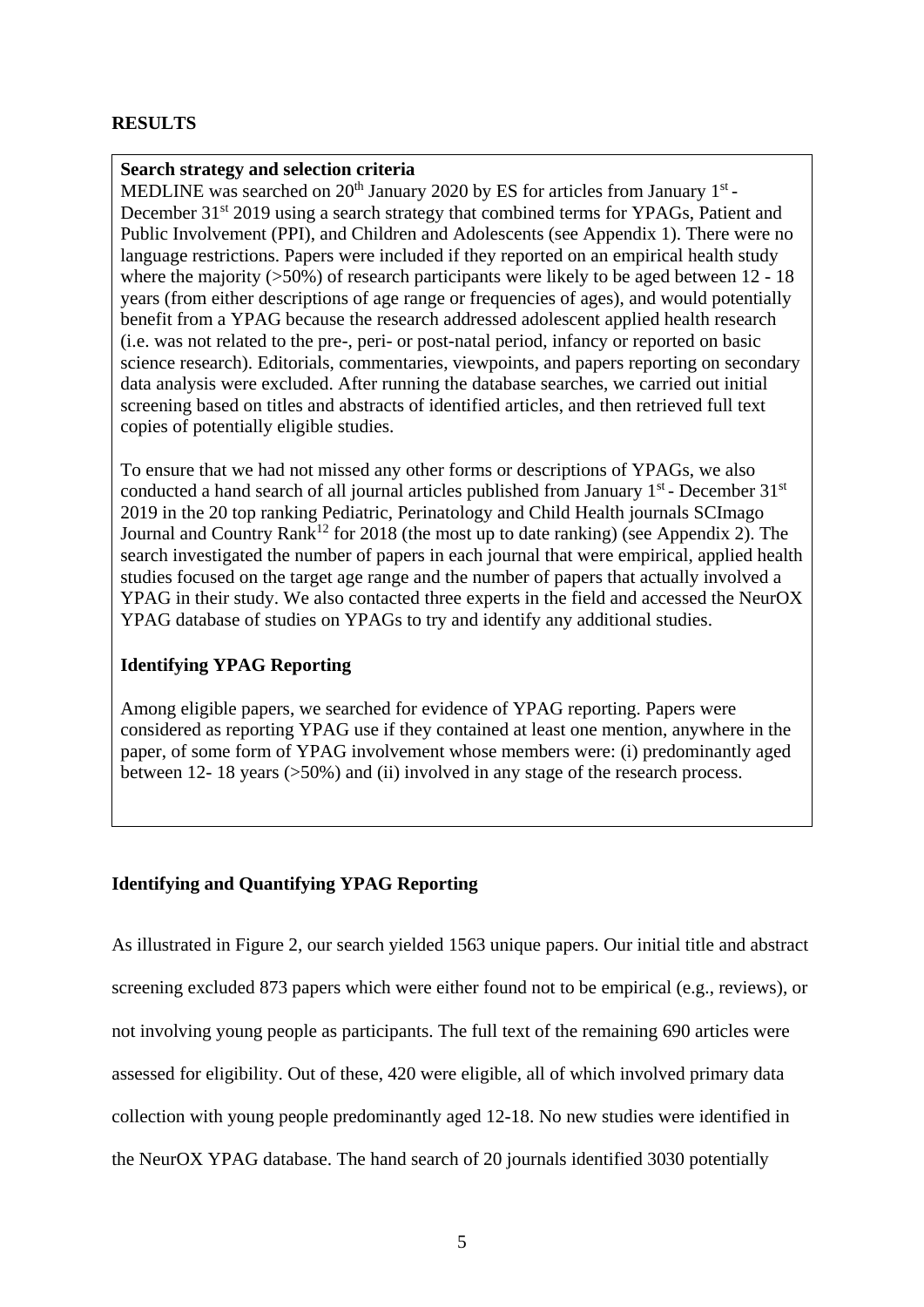relevant studies, from which no new YPAG studies were identified. The included studies therefore represent less than 1% of all relevant papers (estimated from the hand search).

Out of the 420 eligible studies, we flagged 27 studies as possibly including a YPAG. The corresponding authors of all 27 studies were contacted; 21 authors replied. From these, 15 of the 21 studies confirmed they included a  $YPAG^{13-27}$ ; the remaining 6 either did not use a YPAG  $(n=3)^{28\cdot30}$  or had YPAG members who were all aged over 18 years  $(n=3)$ .<sup>31,32,33</sup> For the six studies where authors did not respond, we assumed a YPAG was used based on information provided in the paper.<sup>34-39</sup> The final number of 21 studies comprises 5% of all 420 studies. (Figure 2).

Figure 2: Scoping Review Flow chart, using the PRISMA<sup>40</sup> reporting template

#### **Characterising YPAG Use in Research**

The identified studies that used a YPAG covered a range of topics such as cyberbullying,<sup>14</sup> supporting young people in their decision to join a clinical trial,  $24$  sexual health,  $18,22,25$ exploring novel mental health treatment options,  $13,20$  healthy eating interventions,  $26$  and treatment for conditions such as arthritis<sup>15</sup> and diabetes.<sup>27</sup> All but two of the studies were conducted in high income countries.<sup>25,38</sup> Table 3 summarises YPAG use in the 15 studies whose authors responded to our survey. YPAGs varied with regards to both number of youth members and frequency of meetings.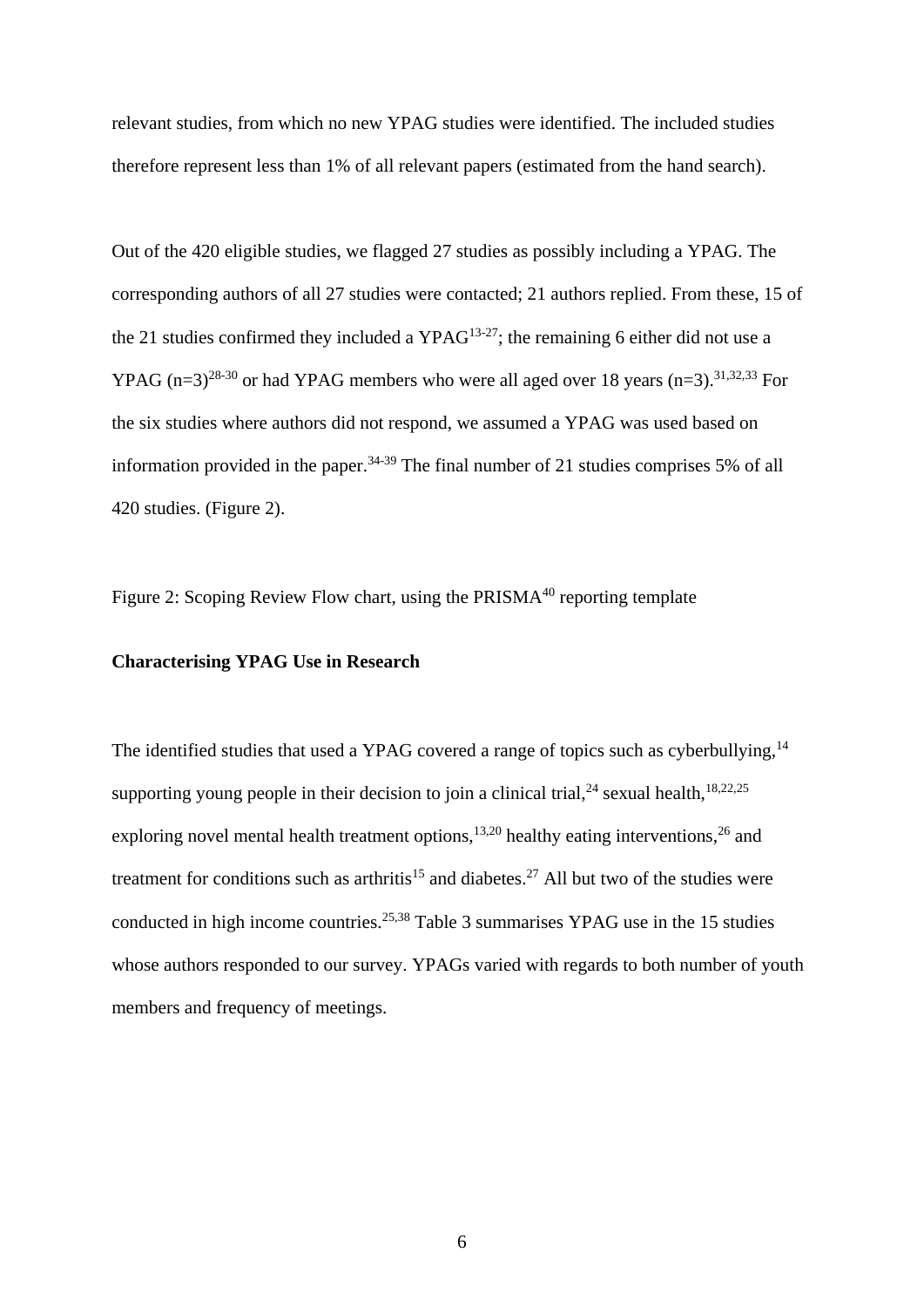Table 3: Characteristics of YPAG use in included studies (questionnaire responses for 15 studies)

In terms of level and type of involvement, YPAG contribution was identified across all different phases of the research process, but most commonly in the research design phase (Figure 2). YPAGs were usually involved in more than one research phase. For example, one study<sup>15</sup> reported "the youth panel initially inputted into in depth needs analysis ........They advised on and helped recruitment. They reviewed all the intervention materials …." (S.  $O'Higgsins$ , personal communication). Another author<sup>22</sup> commented that YPAG members were "… equal partners in our research activities. They are viewed as experts of their lived experiences, and thus vital to the research process from design through evaluation." (B. Brawner, personal communication).

#### Figure 3: Research activities and levels of YPAG involvement

The level of involvement varied both between and within research phases (Figure 3), from affirmation to coproduction; none of the studies were youth-led. The phase of research design had the widest variation for level of involvement and the phase of conducting research had the least variation. The majority of research phase activity was conducted at the level of coproduction (71% of reported activities).

#### **Perceived Impacts of YPAG Involvement**

The question of how to describe and measure the impact of PPI is a complex one that remains an area of active discourse and development. Impacts may be observed on the research, the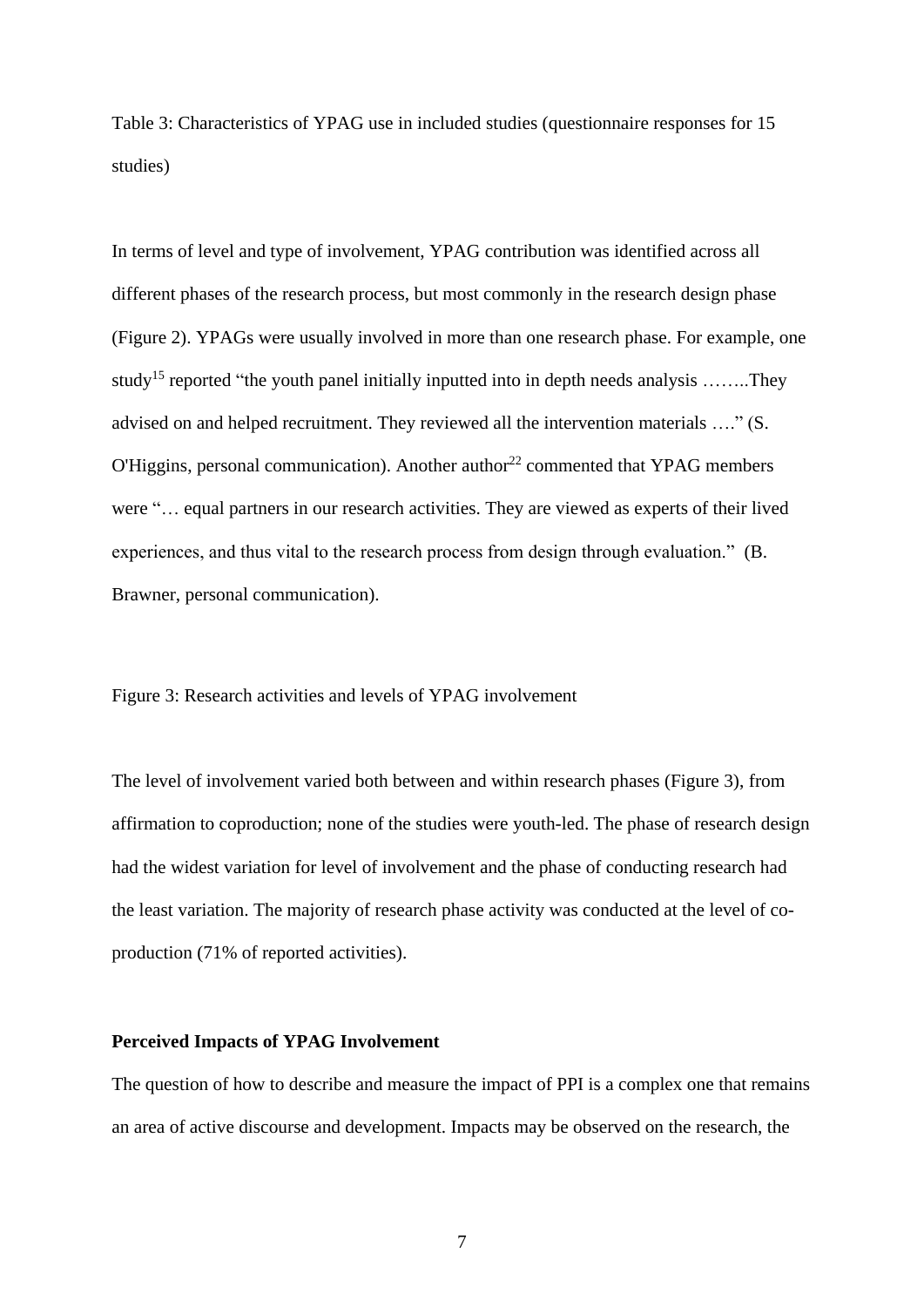researchers, the service users, the community, on policy and funders. It can be both positive and negative, although negative impacts are not commonly reported in the literature.

All but one respondent of the questionnaire to study authors reported that including a YPAG impacted their study 'to a great extent'. Examples of such responses included: "their (the YPAG's) voices and views were critical in helping us to shape the intervention" (K. Stasiak, personal communication)<sup>13</sup>; "It also is a positive experience for researchers working with young people to ensure their research is more accessible to the young people they are working with." (S. Spence, personal communication)<sup>20</sup> and "The work would not have been possible without their contributions." (B. Brawner, personal communication).<sup>22</sup>

This positive influence also extended to future research; for example, Mmari et al.<sup>23</sup> reported that "since the study, the YAB [Youth Advisory Board] has made food insecurity a key issue. They have even designed their own project, called the 'granny project' to train 'grandmas' in the community to teach young people how to cook and share their food with community. The project has received funding now to implement that" (Dr K Mmari, personal communication). 23

These identified benefits of YPAGs were consistent with the expressed views of NeurOX YPAG members. A key benefit to the research identified by the group was being able to identify and prioritise questions reflecting the needs and interests of young people, as members felt that "[research] can be more focused on things youths need". NeurOX members thought they had improved self-esteem because the experience "feels like you're involved in something important".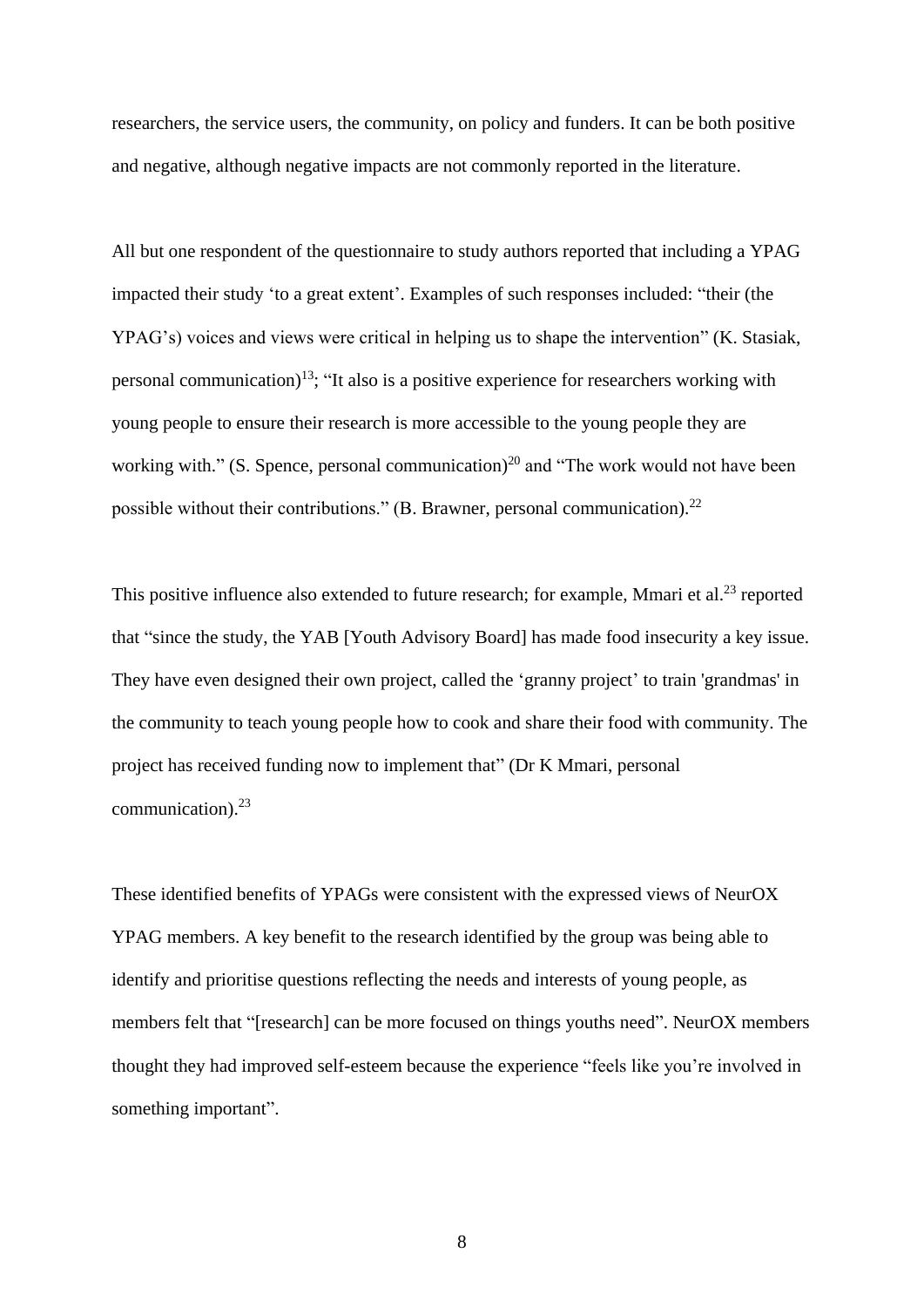#### **DISCUSSION**

Despite the increasing priority given to patient and public involvement by major funding bodies,<sup>5-7</sup> less than 1% of empirical studies for those aged 12-18 years reported on the involvement of YPAGs. There was considerable variation in the type and extent of research activity YPAGs were involved in, as well as their level of involvement: some YPAGs were involved in all stages of the research process with regular meetings over the course of a programme, whereas others met just once. Activities typically clustered at the beginning (research design) and data analysis and dissemination phase of the research process, with little involvement in conducting research. The majority of study authors, when surveyed, reported significant positive research impacts of YPAG involvement.

The striking lack of reporting of YPAG use in child health research points to the need to better understand barriers and enablers to youth involvement. Studies exploring researcher views on using YPAGS highlighted barriers at the researcher, academic organisation and funding body levels. 41,42,43 At the level of the researcher, barriers included a lack of understanding of how youth can participate and be engaged in research. Organisational barriers included lack of resources (time and money) for genuine youth participation, challenges in accessing young people, delays if ethical approvals or safeguards are needed and youth participation not seen as part of the workplace culture. Having a dedicated staff member who was responsible for supporting young people and answering researchers' questions about youth participation was seen as an important structural facilitator to involvement. Funding bodies increasingly mandate PPI involvement in proposal development without making funding available to conduct early and formative development work with YPAGs. This development work might take place a few years before any funding is awarded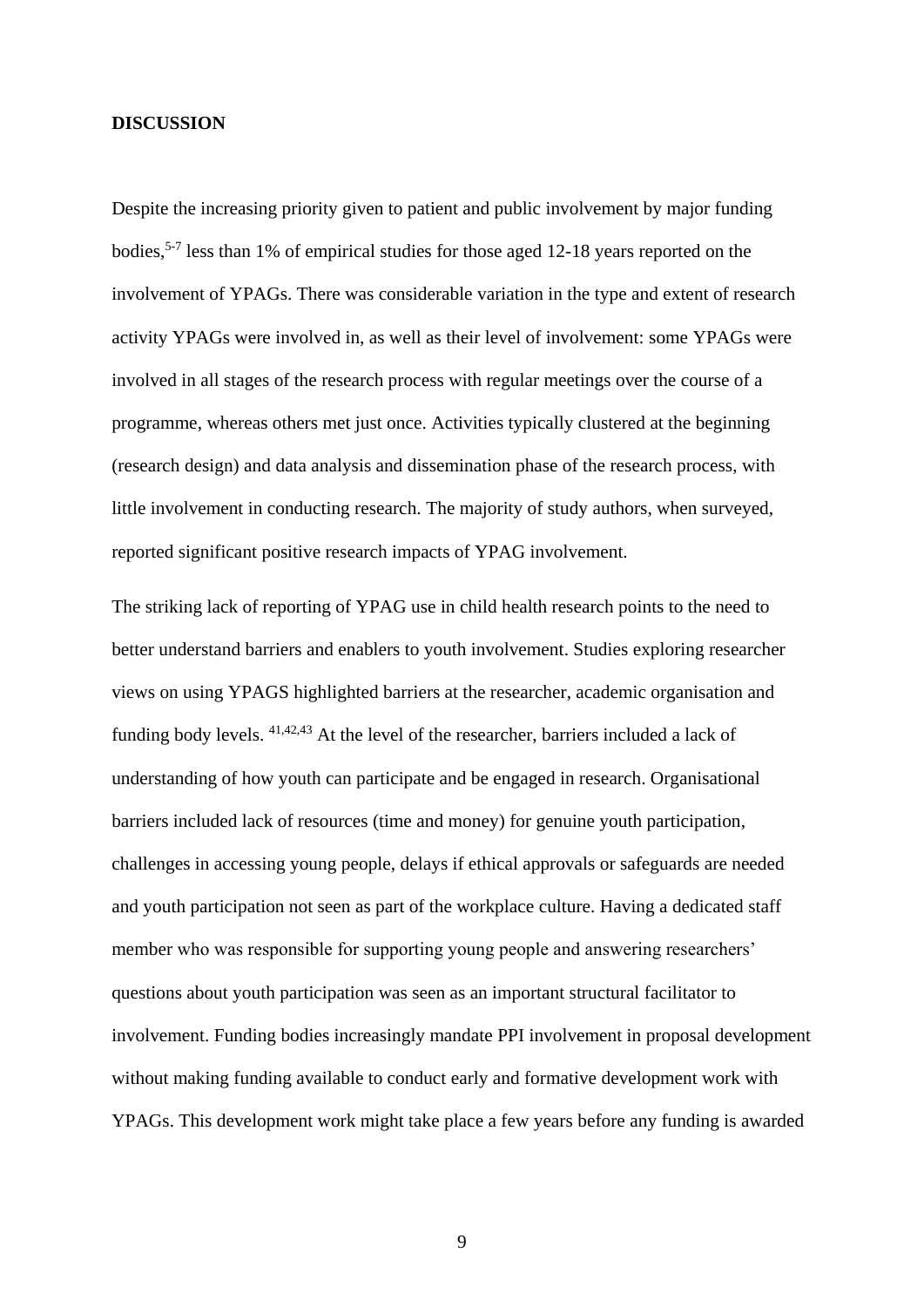(and at which stage co-producing YPAG members might have left school/moved away/reached the maximum age for that YPAG).

A key strength of this paper is the application of systematic methods of evidence synthesis to a mandate in applied health research that is widely advocated but rarely scrutinised. However, a number of limitations should be noted. First, we included YPAGs of those aged between 12 and 18 years, to be able to quantify and identify the relevant research and also because the newer definitions, proposing to extend the age of adolescence, had not been implemented fully by 2019. However, although methodologically challenging, including older adolescents would have expanded the generalisability of our findings to all adolescent populations. <sup>44</sup> There is some research to suggest that children under 12 can reliably report on their experiences, although very few studies include them. <sup>45</sup> Second, since our analysis of the frequency of YPAG use was based on published papers, it is possible that the low rate of YPAG use reflects a lack of reporting rather than a lack of involvement per se. This could be due to a lack of consensus on how to report YPAG involvement in research. Furthermore, if multiple publications have emanated from one study then maybe only one of these will include details of the YPAG.

Stages and levels of involvement for YPAG activity can assist in pragmatically facilitating mapping activities and comparisons between projects. However, there will be some nuances that may be missed using this approach, including the wider context as to why young people might get involved. There is an assumption that the transfer of responsibility to young people will improve the quality and the quantity of research, although this is questioned, our qualitative feedback supports this view.<sup>46,47</sup>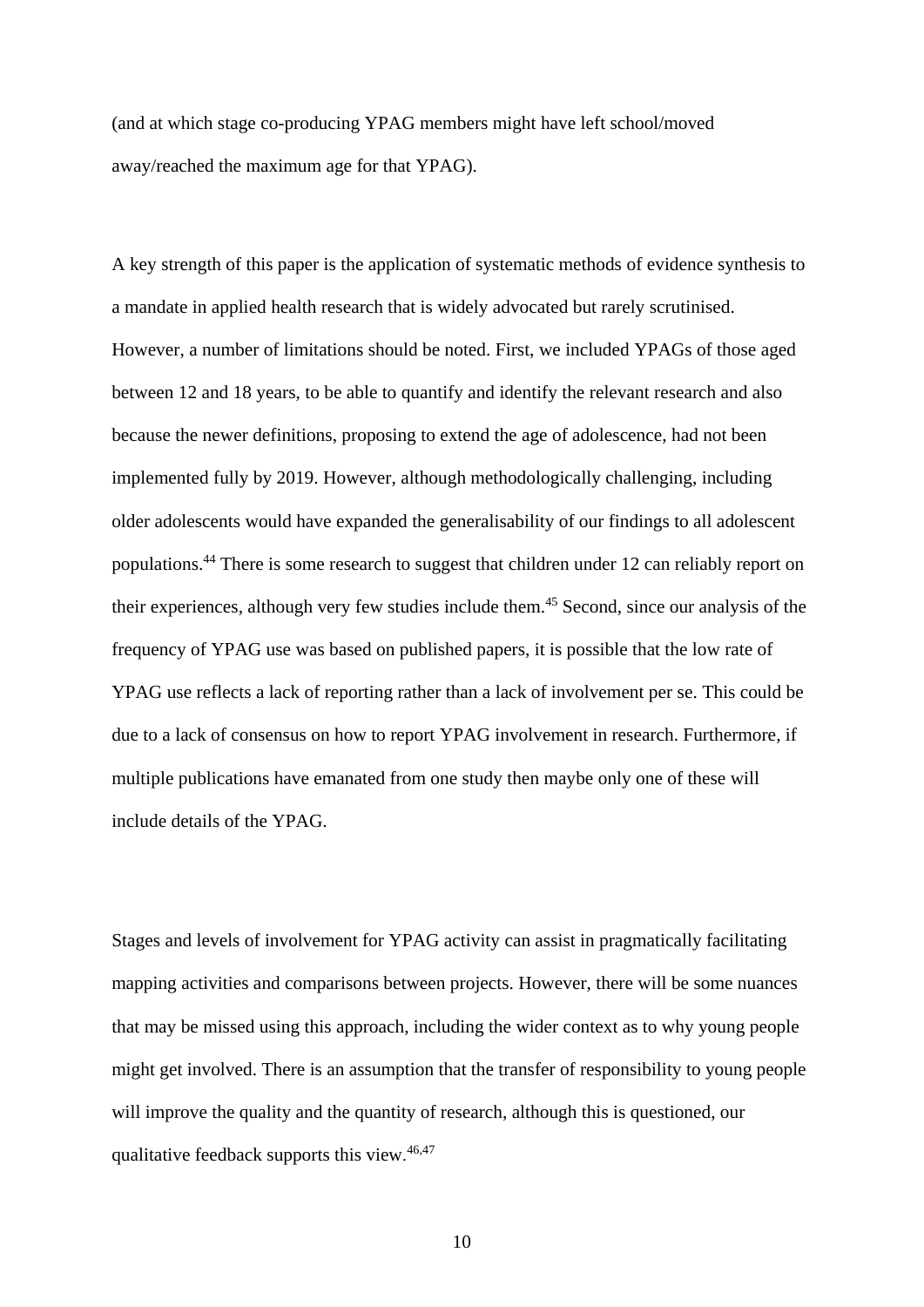Similarly, our review did not specifically consider the intricate differences in power and status that can arise between YPAG members and adult researchers. The extent to which a young person feels "involved" depends on how researchers address such power imbalances, for instance in terms of communication strategy and session structure. To facilitate the agency of young people, involvement activities should take place in locations they feel are familiar, rather than traditionally adult led spaces, such as educational and research institutions. 48

#### YPAGs in LMICs

Despite the known underrepresentation of LMIC research in academic health literature, it was nevertheless striking that we identified only two YPAGs from studies conducted in a LMIC. There are a number of challenges and implications of involving YPAGs in these contexts, potentially amplifying difficulties encountered in high-income countries where mental health is often less stigmatised<sup>49</sup> and young people's opinions might more commonly be sought. Capacity building must lie at the heart of any programmes trying to improve youth involvement in research in lower resource settings, to find ways to strengthen the young person's voice in contexts where this might not be as easily heard in ways that are mindful of the power imbalances that might impact on a young person's ability to speak openly and freely to a researcher (particularly, for example, if the young people have stigmatised health conditions).There is a body of work in the social sciences on how to empower communities and disadvantaged groups which can be applied to health research,<sup>50,51</sup> for example highlighting the potential of group work, technology use and the arts to enable young people's involvement. Finally, it is important to determine what appropriate incentives might be for participants who live in very socio-economically deprived contexts for example, how remuneration might be perceived by non-participants.

Consistent reporting on methods of involvement and outputs of YPAGs in publications will help develop a better understanding of the influence of YPAGs in adolescent health research, enabling better systems for meaningful youth involvement in research. In Figure 4, we suggest reporting guidelines for publications involving a YPAG as reporting would be improved if journals begin to mandate reporting on YPAG use (or the lack thereof), in a manner similar to the necessary reporting of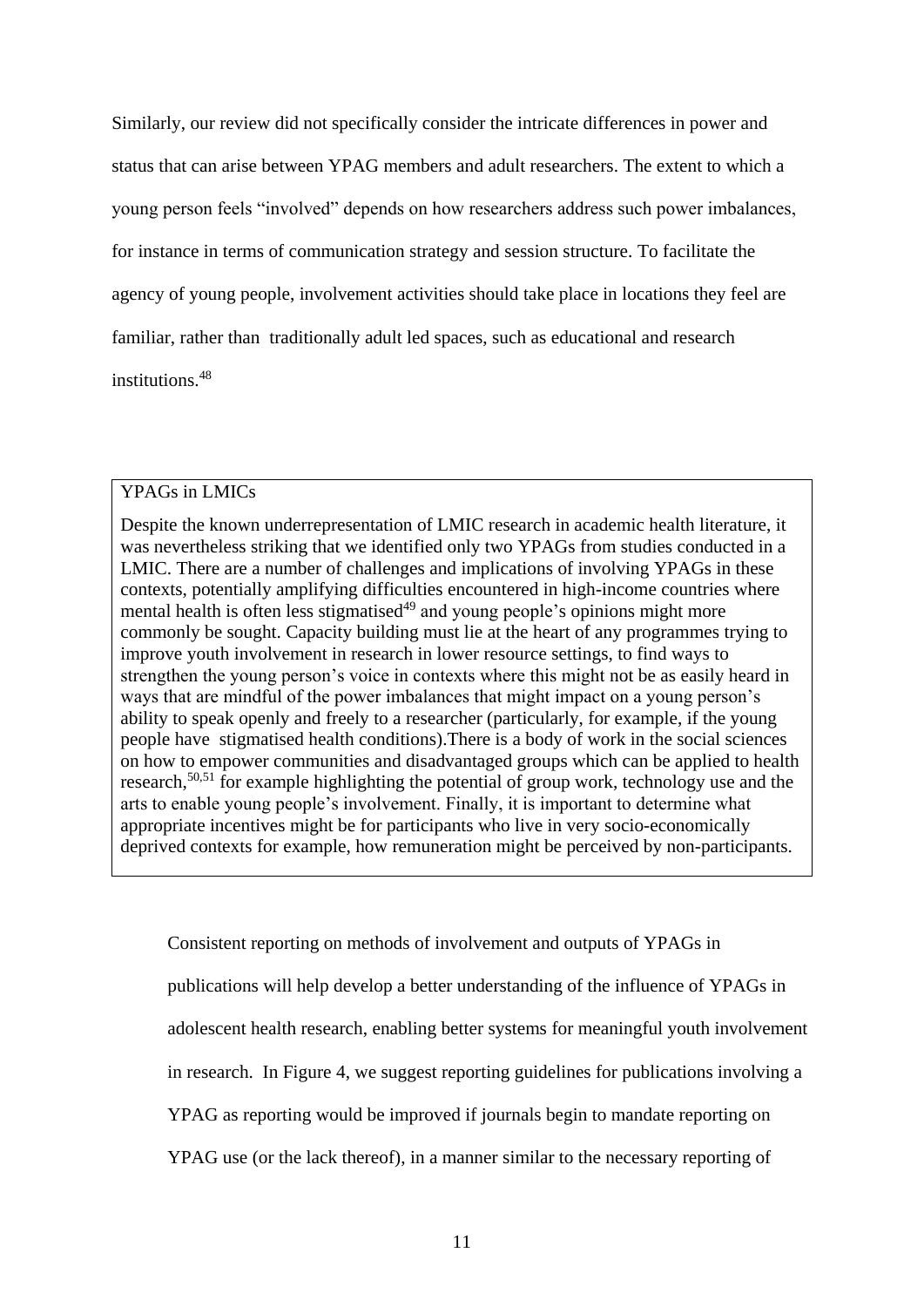ethical approvals, in both study protocols and publication of findings. The included studies provided very little information on the methodology utilised for YPAG involvement, an issue the GRIPP guidelines<sup>52</sup> tries to address, though not commonly utilised in YPAG research. The GRIPP guidelines<sup>52</sup> could complement our guidelines, for example by recommending a 'critical perspective' on aspects of involvement that went well, as well as those that did not, to ensure that subsequent studies are able to build on the PPI experience.

Figure 4: Recommendations for reporting YPAG involvement in studies Note: Designed by the authors with interactive advice given by the NeurOX YPAG

#### **CONCLUSION**

The individual and organisational factors involved in setting up YPAGs are substantial yet, based on the very small number of empirical studies that report on the use of YPAGs in their research processes, they appear to make important contributions throughout the research cycle. In addition to the wider use and evaluation of YPAGS, it is critical that there is greater consistency in the reporting of YPAG involvement.

In order to make full use of YPAGs across the range of research activities, youth will need expertise through both training about research methodology and knowledge of the study area (either through lived experience or by further education). YPAG members should also be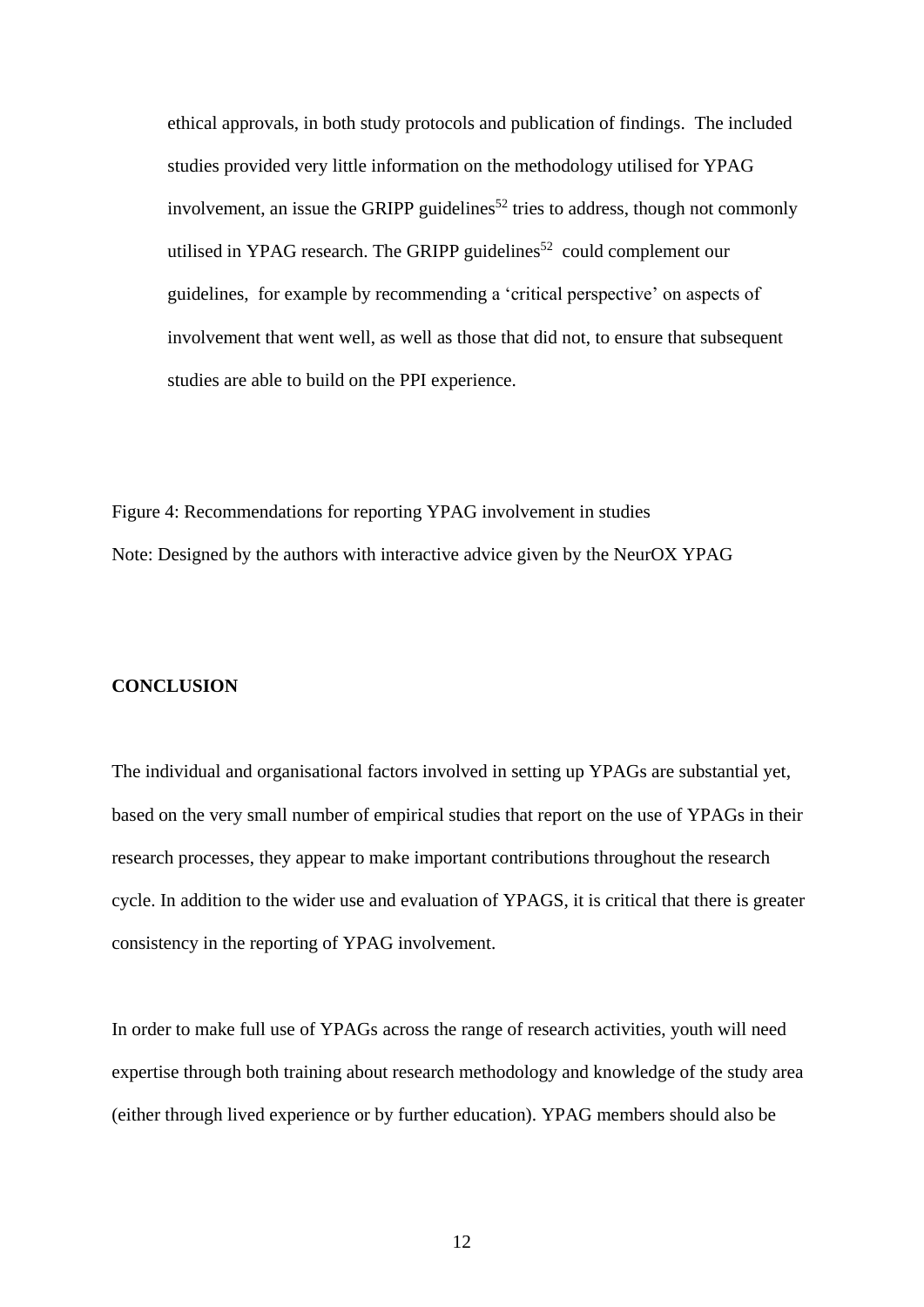reimbursed for the time spent in training and giving input. As such, substantial investment in

YPAGs is required (notably, one of the included studies met with their YPAG over 60 times).

Going forward, greater breadth in how studies engage young people and incorporate

involvement of a YPAG across all stages of research is needed. There are many creative ways

young people could provide input into studies, beyond a static panel sitting in a room.

Employing different media and tools will likely increase the scope of YPAG involvement and

enable more diverse young people to contribute.

# **Reflections on YPAG Involvement in this study**

In conducting this review, we were committed to ensuring young people's involvement was meaningful however the rapid nature of the study and financial constraints meant we needed to take a pragmatic approach to involvement. We were mindful of the need to ensure that YPAG involvement should be proportionate to the resources available, in terms of time, finances, and that we involved the YPAG in areas where they had particular knowledge and expertise. Therefore the YPAG were consulted at key stages in the research, specifically study design, interpretation of results, and dissemination.

In relation to study design, we had initially intended to co-produce the levels of YPAG involvement in research, however the YPAG had only a few suggestions regarding dissemination (incorporated into Figure 1). They contributed more to the advantages and disadvantages of YPAG participation and to the recommendations on reporting YPAGs (Figure 4) by determining how they would like to be acknowledged.

In relation to dissemination, we met with the YPAG a second time using remote technology to share our findings and to try and understand what youth-led dissemination of research could entail beyond purely academic publications. These are essential implementation activities although often subsequent to the main published findings. For example, our strategy for dissemination of our findings to young people centred around contacting schools and presenting findings during assemblies or lessons, perhaps using an animated infographic, focusing on the benefits of YPAG membership for young people. Using social media influencers to disseminate the results was suggested, as well as incorporating the topic of YPAGs into undergraduate Psychology courses on research methodology. As a result, the study authors have contacted a university department to explore including PPI in research methods courses, with positive initial responses.

# **Acknowledgements**

We are grateful to Julia Hallam- Outreach Librarian, Oxford Health NHS Foundation Trust for invaluable assistance with the database searches; NeurOX YPAG group members for their time and input and Vanessa Bennett for facilitating their involvement; Professor Roz Shafran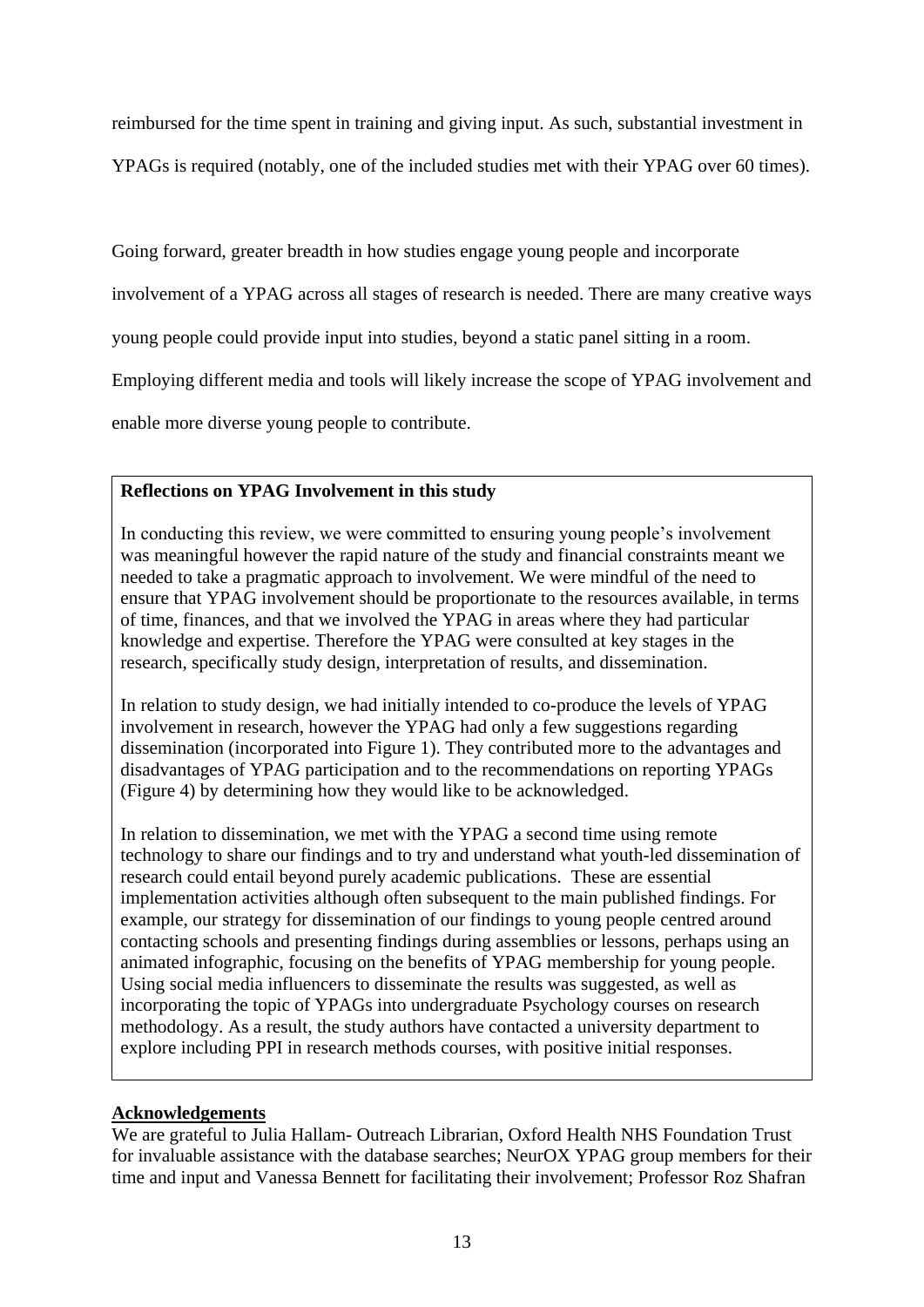and Rachel Temple, Senior Public Involvement and Research Officer, McPin Foundation for helpful comments on earlier drafts of this paper.

We appreciate the further information on studies that was provided by: the Advice Leading to Public Health Advancement (ALPHA) group, Bridgette Brawner, Rebecca Dennehy, Hilde Hestad Iversen, Jennifer Hirsch, Jessica Kramer, Jennifer Mack, Jackie Martin Kerry, Carla McEnery, Lorraine McSweeney, Kristin Mmari, Siobhán O'Higgins, Ana Radovic, Christopher Reynolds, John Santelli, Christina Severinsen, Laura Smith, Suzanne Spence, Karolina Stasiak, Michelle Templeton, Briana Woods Jaeger and Building Bonds, Healing Youth Community Action Board.

# **Competing Interests**

The authors have no conflicts of interest relevant to this article to disclose

# **Funding**

The funder did not participate in the work. ES and MF are funded by the National Institute of Health Research (NIHR) Applied Research Collaboration Oxford and Thames Valley. GP is funded by the Wellcome Trust (104825/Z/14/Z). The views expressed in this publication are those of the author's and not necessarily those of the NIHR, Wellcome, or the Department of Health and Social Care.

# **Contributions**

Prof Fazel designed the study and drafted the manuscript.

Ms Sellars designed the study, drafted the manuscript, conducted the scoping review and coordinate the NeurOX YPAG involvement.

Dr Pavarini coordinated the NeurOX YPAG involvement and helped refine the study and manuscript at all stages of the work.

Dr Michelson and Prof Creswell helped refine the study and manuscript at all stages of the work.

All authors approved the final manuscript as submitted and agree to be accountable for all aspects of the work.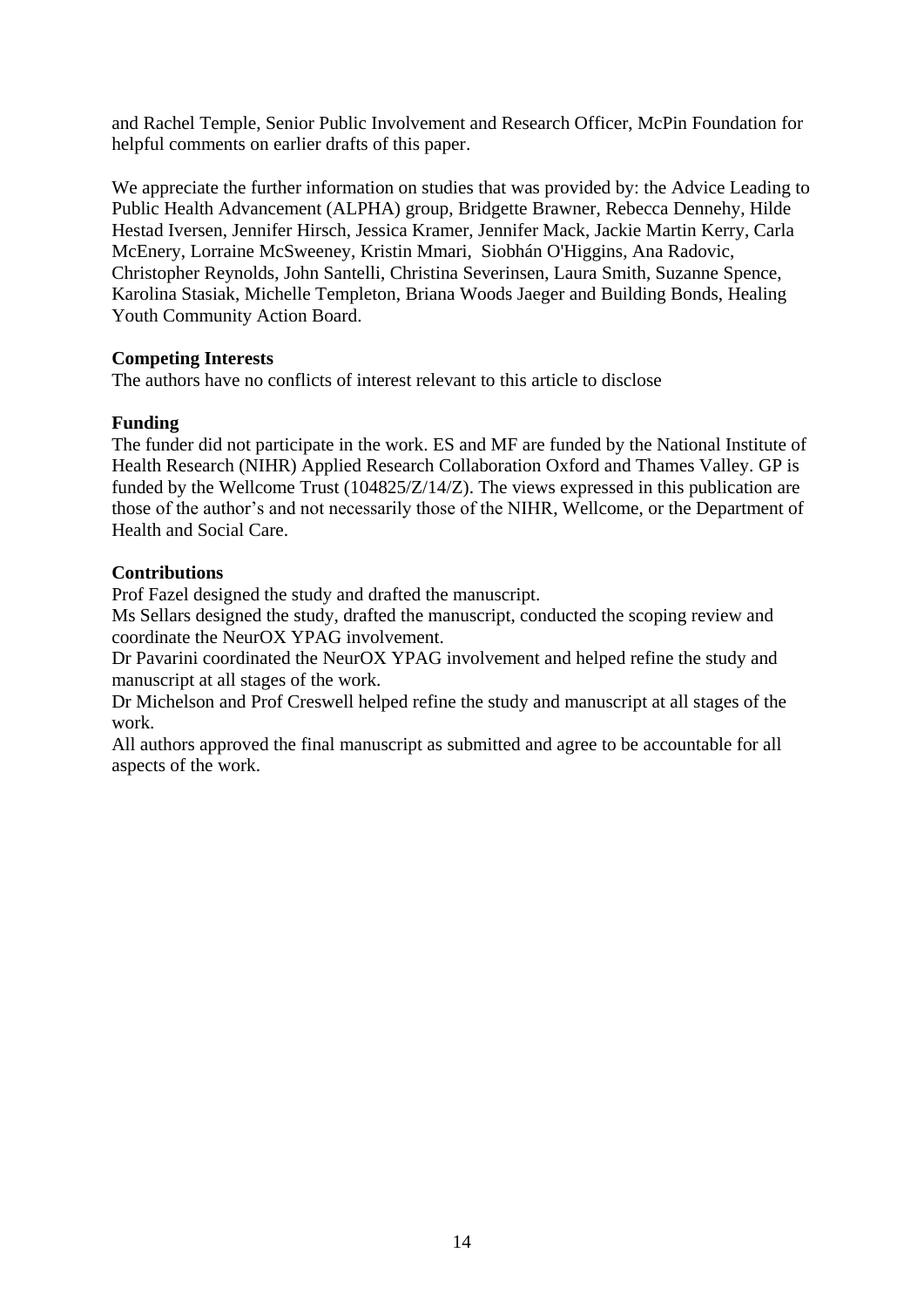# **What is already known on this topic**

Increasing emphasis has been placed on the involvement of young people as 'coactors' (rather than passive subjects) in health research.

A range of methods have been employed to enact young people's involvement in health research, often under the umbrella of 'Young People's Advisory Groups' (YPAGs).

Systematic evidence on the methods and impacts of YPAGs in youth-focused health research is needed to maximise opportunities afforded by youth involvement.

#### **What this study adds**

This study provides systematic evidence on the methods and impacts of YPAGs in youth-focused health research.

Less than 1% of published empirical child and adolescent health studies reported using youth advice during their research.

Recommendations are provided for the consistent reporting of YPAG involvement in empirical studies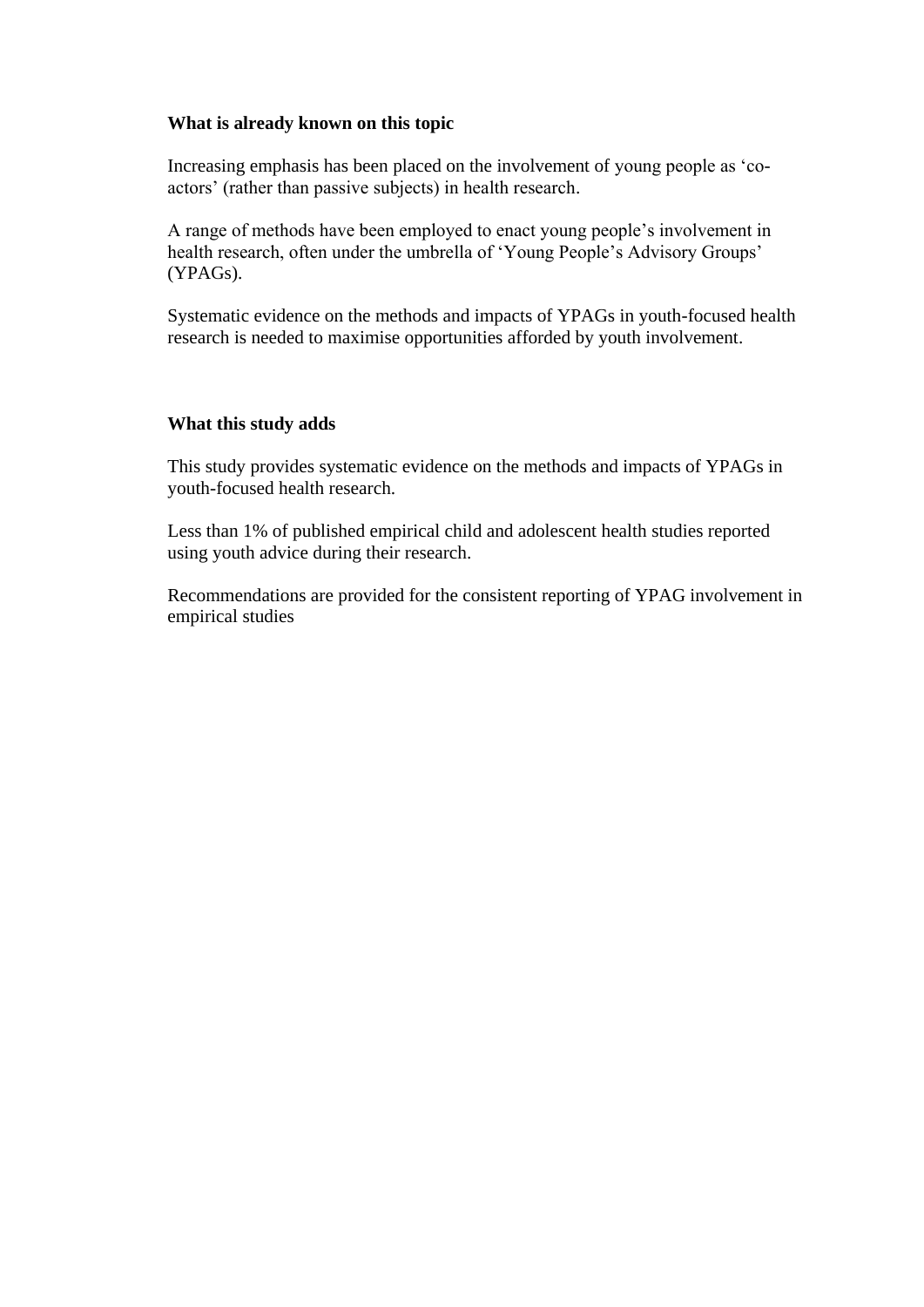# **References**

1. Alderson P, Morrow V. Ethics, social research and consulting with children and young people. 2004.

2. Prout A. A New Paradigm for the Sociology of Childhood'in Prout, A. and James, A.(eds.) Constructing and Reconstructing Childhood. London: Falmer Press; 1997.

3. Kellet M, Forrest R, Dent N, et al. Children as active researchers. *A new paradigm for the 21st Century* 2005.

4. Unicef. Convention on the Rights of the Child. 1989.

5. Ennis L, Wykes T. Impact of patient involvement in mental health research: longitudinal study. *The British Journal of Psychiatry* 2013; **203**(5): 381-6.

6. Franklin A, Sloper P. Participation of disabled children and young people in decision making within social services departments: A survey of current and recent activities in England. *British Journal of Social Work* 2006; **36**(5): 723-41.

7. Evans D, Coad J, Cottrell K, et al. Public involvement in research: assessing impact through a realist evaluation. 2014.

8. Kirby P. A guide to actively involving young people in research. Involve Support Unit, Eastleigh, Hampshire

: NIHR INVOLVE, 2004.

9. Mawn L, Welsh P, Kirkpatrick L, Webster LA, Stain HJ. Getting it right! Enhancing youth involvement in mental health research. *Health Expectations* 2016; **19**(4): 908-19.

10. Gaillard S, Malik S, Preston J, et al. Involving children and young people in clinical research through the forum of a European Young Persons' Advisory Group: needs and challenges. *Fundamental & clinical pharmacology* 2018; **32**(4): 357-62.

11. Tricco AC, Lillie E, Zarin W, et al. PRISMA extension for scoping reviews (PRISMA-ScR): checklist and explanation. *Annals of internal medicine* 2018; **169**(7): 467-73.

12. SCImago. SJR — SCImago Journal & Country Rank [Portal]. (n.d). [http://www.scimagojr.com](http://www.scimagojr.com/) (accessed 14th January 2019).

13. Christie GI, Shepherd M, Merry SN, Hopkins S, Knightly S, Stasiak K. Gamifying CBT to deliver emotional health treatment to young people on smartphones. *Internet interventions* 2019; **18**: 100286.

14. Dennehy R, Cronin M, Arensman E. Involving young people in cyberbullying research: The implementation and evaluation of a rights‐based approach. *Health Expectations* 2019; **22**(1): 54-64.

15. O'Higgins S, Stinson J, Kohut SA, Caes L, Heary C, McGuire BE. Lending an Ear: iPeer2Peer plus Teens Taking Charge online self-management to empower adolescents with arthritis in Ireland: protocol for a pilot randomised controlled trial. *BMJ open* 2019; **9**(12).

16. Swatt AJ, Schwartz AE, Kramer JM. Youth's Perspective of Responsibility: Exploration of a Construct for Measurement with Youth with Developmental Disabilities. *Physical & occupational therapy in pediatrics* 2019; **39**(2): 204-16.

17. Templeton M, Lohan M, Lundy L, Kelly C. Young people's sexual readiness: insights gained from comparing a researchers' and youth advisory group's interpretation. *Culture, Health & Sexuality* 2019: 1-14.

18. Young H, Turney C, White J, Lewis R, Bonell C. Formative mixed-method multicase study research to inform the development of a safer sex and healthy relationships intervention in further education (FE) settings: the SaFE Project. *BMJ open* 2019; **9**(7): e024692.

19. Woods-Jaeger B, Berkley-Patton J, Piper KN, O'Connor P, Renfro TL, Christensen K. Mitigating negative consequences of community violence exposure: perspectives from African American youth. *Health Affairs* 2019; **38**(10): 1679-86.

20. Kretzschmar K, Tyroll H, Pavarini G, Manzini A, Singh I, Group NYPsA. Can your phone be your therapist? Young people's ethical perspectives on the use of fully automated conversational agents (chatbots) in mental health support. *Biomedical informatics insights* 2019; **11**: 1178222619829083.

21. Radovic A, Odenthal K, Flores AT, Miller E, Stein BD. Prescribing Technology to Increase Uptake of Depression Treatment in Primary Care: A Pre-implementation Focus Group Study of SOVA (Supporting Our Valued Adolescents). *Journal of Clinical Psychology in Medical Settings* 2019: 1-17.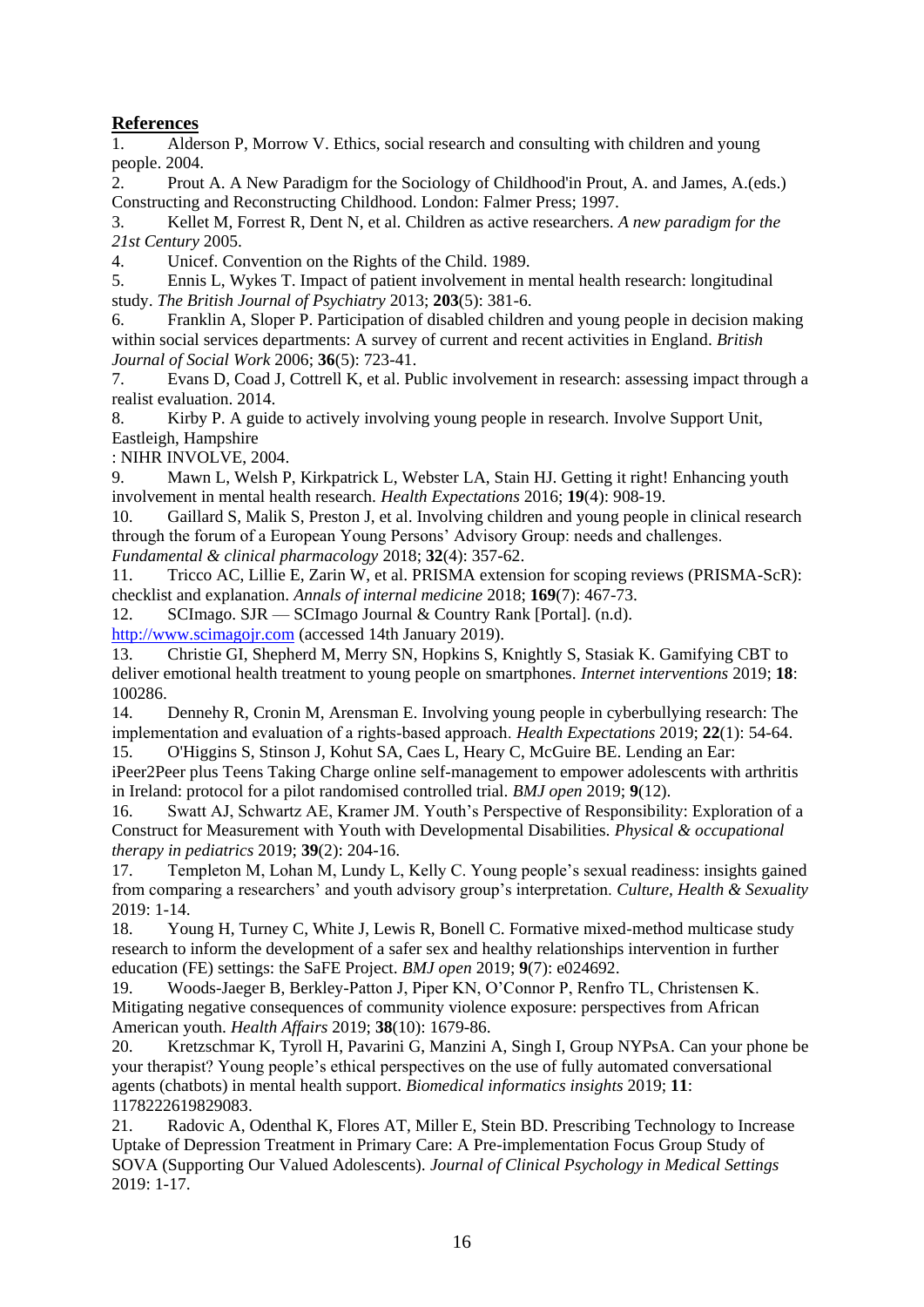22. Brawner BM, Abboud S, Reason J, Wingood G, Jemmott LS. The development of an innovative, theory-driven, psychoeducational HIV/STI prevention intervention for heterosexually active black adolescents with mental illnesses. *Vulnerable children and youth studies* 2019; **14**(2): 151-65.

23. Mmari K, Offiong A, Gross S, Mendelson T. How adolescents cope with food insecurity in Baltimore City: an exploratory study. *Public health nutrition* 2019; **22**(12): 2260-7.

24. Martin-Kerry JM, Knapp P, Atkin K, et al. Supporting children and young people when making decisions about joining clinical trials: qualitative study to inform multimedia website development. *BMJ Open* 2019; **9**(1): e023984.

25. Reynolds C, Sutherland MA, Palacios I. Exploring the Use of Technology for Sexual Health Risk-Reduction among Ecuadorean Adolescents. *Annals of global health* 2019; **85**(1).

26. McSweeney L, Bradley J, Adamson AJ, Spence S. The 'Voice' of Key Stakeholders in a School Food and Drink Intervention in Two Secondary Schools in NE England: Findings from a Feasibility Study. *Nutrients* 2019; **11**(11).

27. Iversen HH, Bjertnaes O, Helland Y, Skrivarhaug T. The Adolescent Patient Experiences of Diabetes Care Questionnaire (APEQ-DC): Reliability and Validity in a Study Based on Data from the Norwegian Childhood Diabetes Registry. *Patient related outcome measures* 2019; **10**: 405-16.

28. Severinsen C, Reweti A. Rangatahi Tū Rangatira: innovative health promotion in Aotearoa New Zealand. *Health promotion international* 2019; **34**(2): 291-9.

29. Santelli JS, Klein JD, Song X, et al. Discussion of potentially sensitive topics with young people. *Pediatrics* 2019; **143**(2): e20181403.

30. Mack JW, Fasciano KM, Block SD. Adolescent and Young Adult Cancer Patients' Experiences With Treatment Decision-making. *Pediatrics* 2019; **143**(5): e20182800.

31. McEnery C, Lim MH, Knowles A, et al. Development of a Moderated Online Intervention to Treat Social Anxiety in First-Episode Psychosis. *Frontiers in psychiatry* 2019; **10**: 581.

32. Hirsch JS, Khan SR, Wamboldt A, Mellins CA. Social dimensions of sexual consent among cisgender heterosexual college students: Insights from ethnographic research. *Journal of Adolescent Health* 2019; **64**(1): 26-35.

33. Smith LA, Reynish T, Hoang H, et al. The mental health of former refugees in regional Australia: A qualitative study. *The Australian journal of rural health* 2019; **27**(5): 459-62.

34. Zuniga C, Wollum A, Katcher T, Grindlay K. Youth Perspectives on Pharmacists' Provision of Birth Control: Findings From a Focus Group Study. *The Journal of adolescent health : official publication of the Society for Adolescent Medicine* 2019; **65**(4): 514-9.

35. Lansing AH, Guthrie KM, Hadley W, Stewart A, Peters A, Houck CD. Qualitative Assessment of Emotion Regulation Strategies for Prevention of Health Risk Behaviors in Early Adolescents. *Journal of child and family studies* 2019; **28**(3): 765-75.

36. Satherley R-M, Green J, Sevdalis N, et al. The Children and Young People's Health Partnership Evelina London Model of Care: process evaluation protocol. *BMJ open* 2019; **9**(8): e027302.

37. Scott EM, Carpenter JS, Iorfino F, et al. What is the prevalence, and what are the clinical correlates, of insulin resistance in young people presenting for mental health care? A cross-sectional study. *BMJ open* 2019; **9**(5): e025674.

38. Wolf HT, Davidoff K, Auerswald CL, et al. Health Care Experiences of Youth Living With HIV Who Were Lost to Follow-up in Western Kenya. *The Journal of the Association of Nurses in AIDS Care : JANAC* 2019; **30**(5): 539-47.

39. Racionero-Plaza S, Ugalde L, Merodio G, Gutiérrez-Fernández N. "Architects of Their Own Brain." Social Impact of an Intervention Study for the Prevention of Gender-Based Violence in Adolescence. *Frontiers in psychology* 2019; **10**: 3070.

40. Moher D, Liberati A, Tetzlaff J, Altman DG. Preferred reporting items for systematic reviews and meta-analyses: the PRISMA statement. *Int J Surg* 2010; **8**(5): 336-41.

41. Faithfull S, Brophy L, Pennell K, Simmons MB. Barriers and enablers to meaningful youth participation in mental health research: qualitative interviews with youth mental health researchers. *Journal of Mental Health* 2019; **28**(1): 56-63.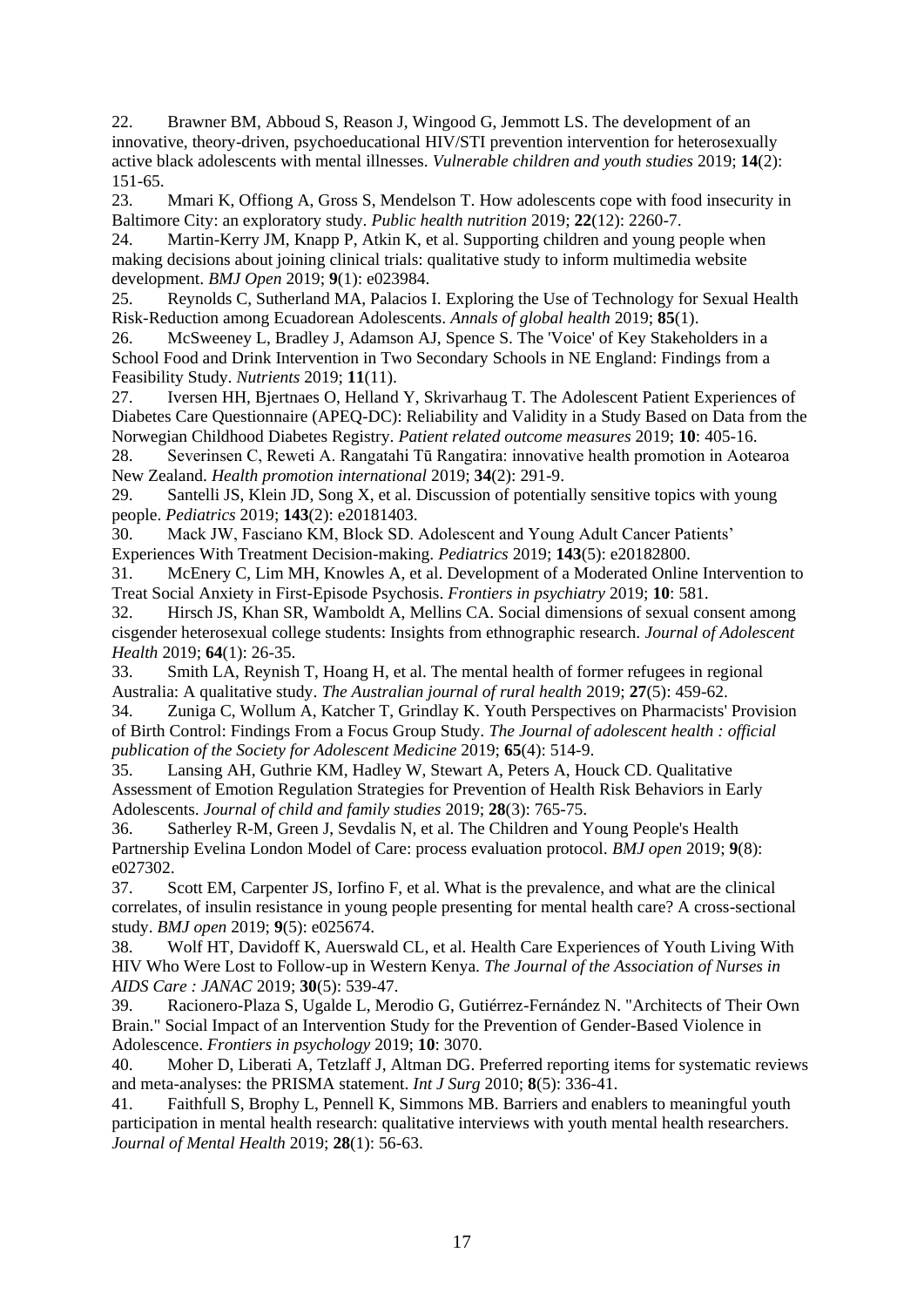42. Wadman R, Williams AJ, Brown K, Nielsen E. Supported and valued? A survey of early career researchers' experiences and perceptions of youth and adult involvement in mental health, selfharm and suicide research. *Research involvement and engagement* 2019; **5**(1): 16.

43. Gomez RJ, Ryan TN. Speaking out: Youth led research as a methodology used with homeless youth. *Child and Adolescent Social Work Journal* 2016; **33**(2): 185-93.

44. Sawyer SM, Azzopardi PS, Wickremarathne D, Patton GC. The age of adolescence. *The Lancet Child & Adolescent Health* 2018; **2**(3): 223-8.

45. Kellett M, Forrest R, Dent N, Ward S. 'Just teach us the skills please, we'll do the rest': empowering ten‐year‐olds as active researchers. *Children & Society* 2004; **18**(5): 329-43.

46. Tritter JQ, McCallum A. The snakes and ladders of user involvement: moving beyond Arnstein. *Health policy* 2006; **76**(2): 156-68.

47. Fredriksson M, Tritter JQ. Disentangling patient and public involvement in healthcare decisions: why the difference matters. *Sociology of health & illness* 2017; **39**(1): 95-111.

48. Thomas N, O'kane C. The ethics of participatory research with children. *Children & society* 1998; **12**(5): 336-48.

49. Drew N, Funk M, Tang S, et al. Human rights violations of people with mental and psychosocial disabilities: an unresolved global crisis. *The Lancet* 2011; **378**(9803): 1664-75.

50. Morgan J. Participation, empowerment and capacity building: Exploring young people's perspectives on the services provided to them by a grassroots NGO in sub-Saharan Africa. *Children and Youth Services Review* 2016; **65**: 175-82.

51. Livingstone S, Bulger M. A Global Research Agenda for Children's Rights in the Digital Age. *Journal of Children and Media* 2014; **8**(4): 317-35.

52. Staniszewska S, Brett J, Simera I, et al. GRIPP2 reporting checklists: tools to improve reporting of patient and public involvement in research. *Research involvement and engagement* 2017; **3**(1): 13.

53. Thompson H, Frederico N, Smith SR, et al. iCAN: Providing a voice for children and families in pediatric research. *Therapeutic innovation & regulatory science* 2015; **49**(5): 673-9.

54. Arnstein SR. A ladder of citizen participation. *Journal of the American Institute of planners* 1969; **35**(4): 216-24.

55. Hart RA. Children's participation: From tokenism to citizenship, 1992.

| <b>YPAG Name</b>                                                                  | Country                                   | <b>Group details</b>                                                                                                                                                                                                                                                                                                                                                                                         |
|-----------------------------------------------------------------------------------|-------------------------------------------|--------------------------------------------------------------------------------------------------------------------------------------------------------------------------------------------------------------------------------------------------------------------------------------------------------------------------------------------------------------------------------------------------------------|
| <b>Generation R</b><br><b>Alliance</b>                                            | UK                                        | • A network of YPAGs across the UK made up of<br>members aged 8-19 years. YPAG views feed into<br>the design and delivery of health research related to<br>the same age cohort.<br>• YPAGs are funded by the National Institute for<br>Health Research (NIHR) and/or other National<br>Health Service organisations.                                                                                         |
| <b>Kids and Families</b><br><b>Impacting Disease</b><br>through Science<br>(KIDS) | Australia.<br>France,<br>Spain and<br>USA | • Comprised of acute or chronically ill children and<br>adolescents, and healthy children; focuses on<br>understanding, communicating, and improving the<br>process of medicine, research, and innovation.<br>• Parallel groups for family members.<br>• A collaboration between the American Academy of<br>Pediatrics (AAP), children's hospitals, universities,<br>private paediatric groups, and schools. |

Table 1: Examples of Non-Project Specific YPAGs in Health Research <sup>53</sup>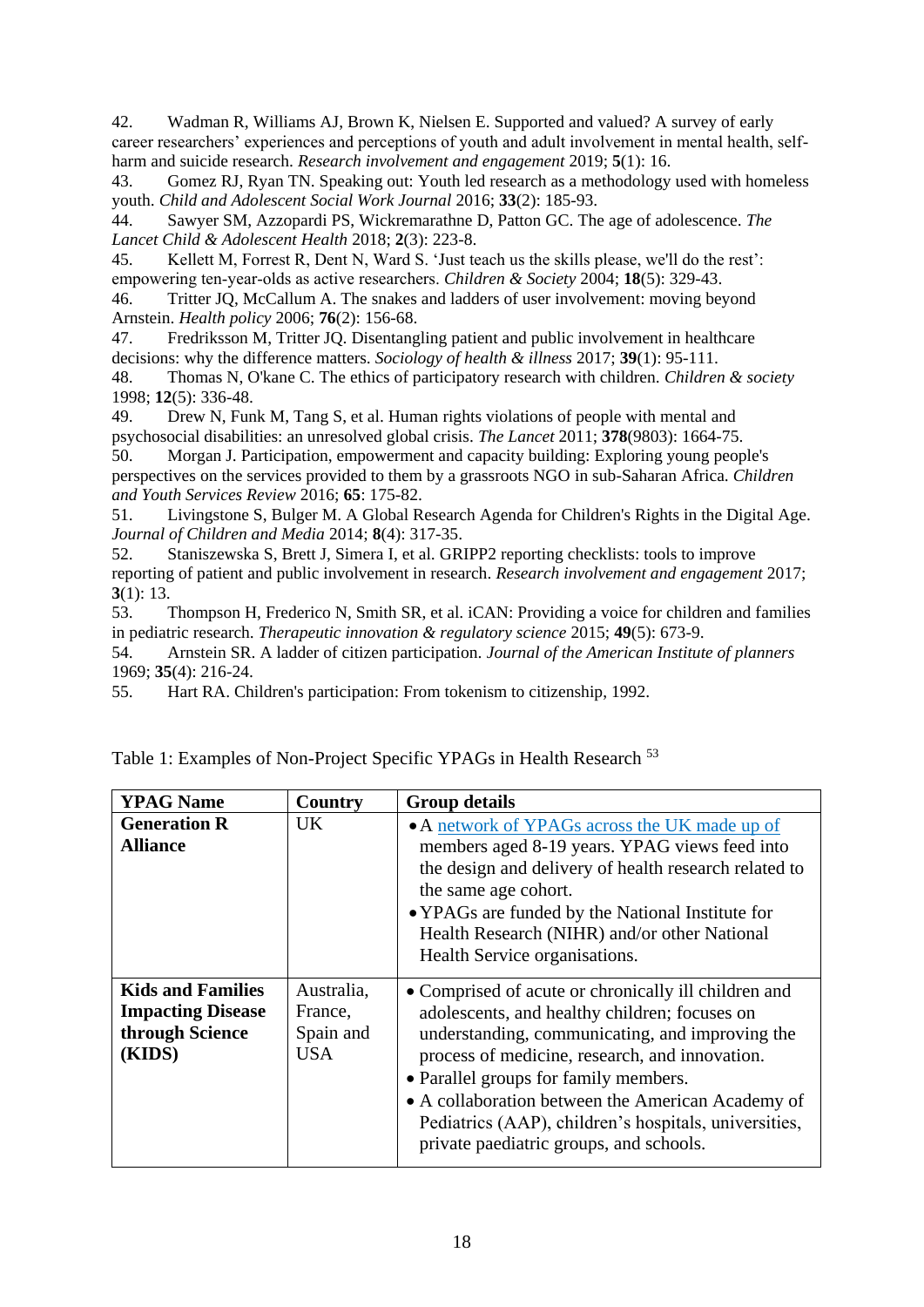| iCAN                                                                          | Australia,<br>Canada,<br>France,<br>Spain, UK<br>and USA | • A worldwide consortium of advisory groups<br>working to provide a voice for children (all ages)<br>and families in pediatric medicine and research.<br>• 26 groups worldwide.                                                                                                                                                                                      |
|-------------------------------------------------------------------------------|----------------------------------------------------------|----------------------------------------------------------------------------------------------------------------------------------------------------------------------------------------------------------------------------------------------------------------------------------------------------------------------------------------------------------------------|
| <b>McPin Foundation</b><br><b>Young People's</b><br><b>Network</b>            | <b>UK</b>                                                | • Young people aged 13 to 24 years interested in<br>mental health. The network includes those with<br>lived experience of a range of mental health<br>problems.<br>• Part of the McPin Foundation, a specialist research<br>charity dedicated to putting people affected by<br>mental health problems at the heart of the research<br>agenda.                        |
| <b>National Children's</b><br><b>Bureau Young</b><br><b>Research Advisors</b> | <b>UK</b>                                                | • Children and young people aged 7-18 years,<br>recruited from across the UK.<br>• Funded by, and part of, the National Children's<br>Bureau charity.                                                                                                                                                                                                                |
| <b>Youth Advocates,</b><br>"It's OK to Talk"<br>programme                     | India                                                    | • Young people aged 14-25 years, with lived<br>experience of mental health difficulties and interests<br>in technology and storytelling; participants recruited<br>through an open call online and networks of<br>NGO/academic partners<br>• Advising on a national anti-stigma, public<br>engagement and research programme, funded by the<br><b>Wellcome Trust</b> |

Table 2. Levels of involvement of young people in health research

**5**. **Youth-Led**: Responsibility for the research lies primarily with the young people; they lead each stage of the research process e.g. young people decide research questions, lead on data collection, analysis, and public dissemination of findings

**4**. **Co-Production**: Researchers and young people work collaboratively to conduct research, with the young people taking on specific responsibilities e.g. generating themes in the coding and the interpretation of results

**3. Interactive Advice**: Researchers present information to young people and engage in discussions with young people, which help to guide the research e.g. advising on research questions to ensure alignment with youth priorities

**2. Light Consultation**: Young people provide input into materials proposed by researchers, in order to increase their relevance and comprehension e.g. commenting on research information sheets to ensure they are accessible for young people

**1. Affirmation**: Young people approve decisions already made by researchers e.g. taking part in a one-off consultation to verify a certain approach

Note: Based on work by Arnstein<sup>54</sup>, Hart<sup>55</sup> and Faithfull et al.<sup>41</sup>

Table 3: Characteristics of YPAG use in included studies (questionnaire responses for 15 studies)

| <b>Characteristic</b>                 | Number of      |  |
|---------------------------------------|----------------|--|
|                                       | <b>Studies</b> |  |
| <b>Number of Young People in YPAG</b> |                |  |
|                                       |                |  |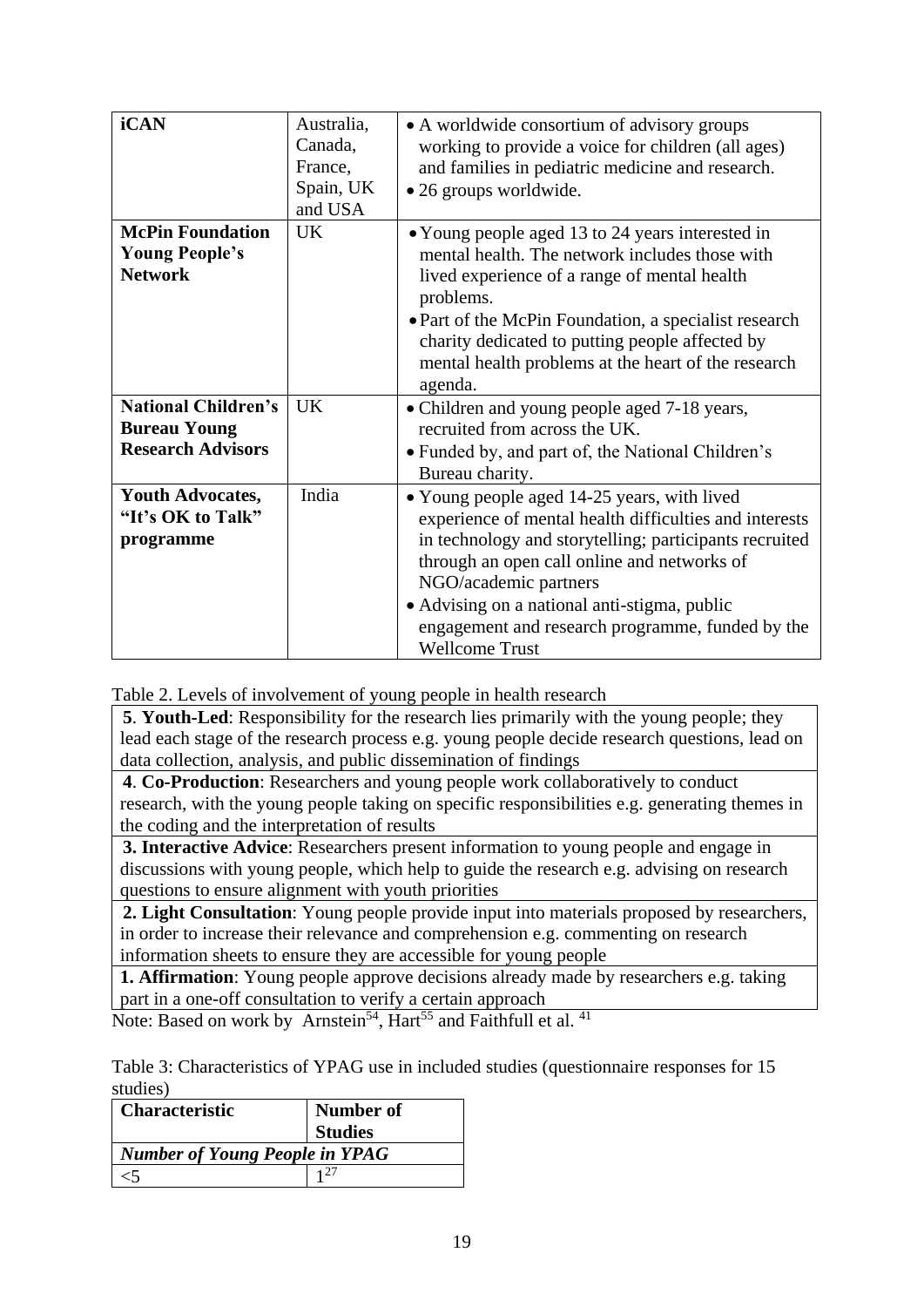| $5-10$                       | $7^{15,16,\overline{19,21-24}}$ |
|------------------------------|---------------------------------|
| 11-20                        | $4^{13,14,17,26}$               |
| >20                          | $3^{18,20,25}$                  |
|                              |                                 |
| <b>Frequency of Meetings</b> |                                 |
| Only once                    | $3^{21,26}$                     |
| $<$ 5                        | $4^{18,20,\overline{24},25,27}$ |
| $5 - 10$                     | $3^{13,\overline{14,17}}$       |
| 11-20                        | $\mathcal{O}$                   |
| >20                          | $2^{16,22}$                     |
| Unspecified $\geq 1$         | $3^{15,19,23}$                  |

# Appendix 1: Search criteria

MEDLINE was searched for articles from January  $1<sup>st</sup>$  2019-December 31 $<sup>st</sup>$  2019 using the</sup> following terms:

((("Young Person\* Advisory Group\*" OR YPAG OR "Young Person Advisory Board\*" OR "Youth Advisory Board\*" OR "Co-production" OR "Co Production" OR "Focus group\*" OR "Expert Group\*" OR "Advisory panel\*" OR "Young Person\* Research Advisory Group\*" OR "Advisory Group\*" OR "Advisory Committee\*" OR "Generation R" OR "Kids and Families impacting Disease through Science" OR iCAN OR "Young Research Advisor\*" OR "ScotCRN Young Person\* Group\*").af OR ("Patient and Public Involvement" OR PPI OR "Patient Participation" OR "Patient Involvement").ti,ab OR "PATIENT PARTICIPATION"/) AND ((Adolescen\* OR Teen\* OR Youth\* OR "Young Person\*" OR "Young People" OR Minor\*).ti,ab OR MINORS/ OR ADOLESCENT/)) [DT 2019-2020]

The terms ("Young Person\* Advisory Group\*" OR YPAG OR "Young Person Advisory Board\*" OR "Youth Advisory Board\*" OR "Co-production" OR "Co Production" OR "Focus group\*" OR "Expert Group\*" OR "Advisory Panel\*" OR "Young Person\* Research Advisory Group\*" OR "Advisory Group\*" OR "Advisory Committee\*" OR "Generation R" OR "Kids and Families impacting Disease through Science" OR iCAN OR "Young Research Advisor\*" OR "ScotCRN Young Person\* Group\*") were run as an any field search.

Patient and Public Involvement terms (including the MeSH heading Patient Participation) were run as a title and abstract search.

Appendix 2: Hand Searching of Journals

Ranking was based on the SCImago Journal Rank Indicator, which is a measure of a journal's impact, influence or prestige. It expresses the average number of weighted citations received in the selected year by the documents published in the journal in the three previous years. The journals searched (in descending order of ranking) were: 1. JAMA Pediatrics 2. Journal of Child Psychology and Psychiatry and Allied Disciplines 3. Developmental Review 4. Child Development 5. Pediatrics 6. Child Development Perspectives 7. Journal of Adolescent Health 8. Journal of Positive Behaviour Interventions 9. Clinical Child and Family Psychology Review 10. Pediatric Obesity 11. Infancy 12. Journal of Neurodevelopmental Disorders 13. Developmental Medicine and Child Neurology 14. European Child and